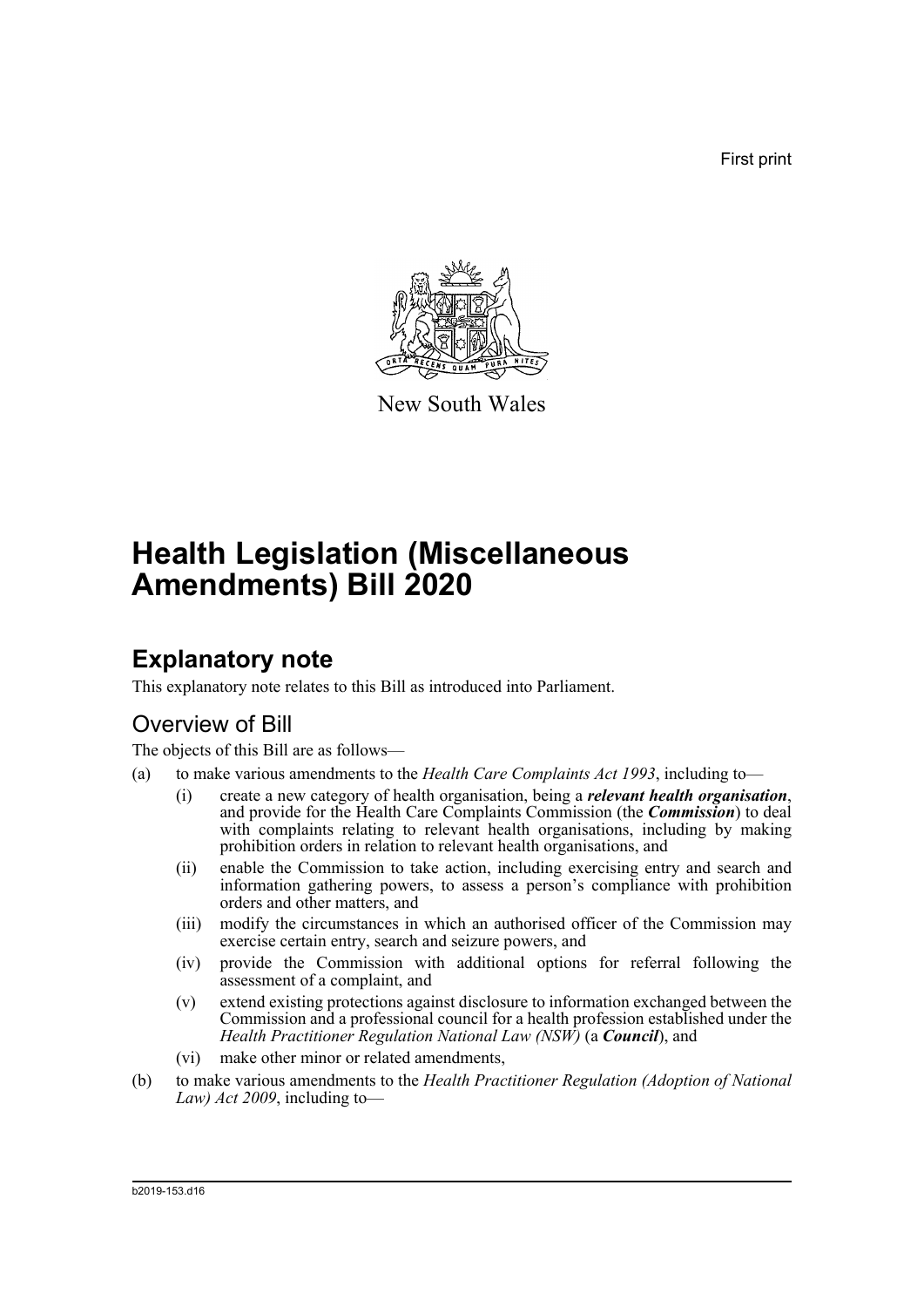- (i) provide that a Council is, with certain exceptions, subject to the control and direction of the Minister, and
- (ii) provide that a Council, when exercising its functions in relation to a complaint about a registered health practitioner or student, may have regard to certain matters about the practitioner or student including previous complaints or findings, and
- (iii) specify certain conduct as unsatisfactory professional conduct of a registered health practitioner, and
- (iv) impose various notification requirements on National Boards and Councils relating to specified matters and events concerning practitioners and students, and
- (v) make other minor or related amendments,
- (c) to make various amendments to the *Health Services Act 1997*, including to prevent a person being compelled to disclose documents and information relating to certain inquiries by the Secretary of the Ministry of Health (the *Secretary*) and to enable the Secretary to remove an appointed member of the Ambulance Service Advisory Board from office,
- (d) to amend the *Human Tissue Act 1983* to insert a regulation-making power to prescribe specified bodily materials as, or exclude specified bodily materials from being, tissue and to enable a coroner to provide consent, before a person's death, to the removal of tissue from the person's body after death,
- (e) to amend the *Private Health Facilities Act 2007* to require registered health practitioners practising at private health facilities to report certain criminal and disciplinary matters to the licensee of the facility and to enable proceedings for offences under that Act to be dealt with summarily before the Supreme Court,
- (f) to make various amendments to the *Public Health Act 2010*, including to enable the Secretary to direct a person known to have a Category 4 or 5 medical condition to undergo a related medical examination or test, to provide for the regulations to prescribe a code of conduct for the provision of health services by relevant health organisations, and to introduce related offences,
- (g) to amend the *Public Health (Tobacco) Act 2008* to regulate e-cigarette liquids and to provide for the seizure and disposal of smokeless tobacco products,
- (h) to amend the *Saint Vincent's Hospital Act 1912* to replace the trustees of the trust relating to St Vincent's Hospital, Darlinghurst and to modify the trustees' powers relating to leases over land subject to the trust,
- (i) to enact other minor and consequential provisions,
- (j) to make miscellaneous amendments to other Acts.

## Outline of provisions

**Clause 1** sets out the name (also called the short title) of the proposed Act.

**Clause 2** provides for the commencement of the proposed Act.

## **Schedule 1 Amendment of Health Care Complaints Act 1993 No 105**

#### **Relevant health organisations**

**Schedule 1[1]** inserts a definition for a new subset of health organisation—a *relevant health organisation*. A relevant health organisation is defined as a person that is a health organisation, other than a public health organisation, a public hospital or a private health facility. **Schedule 1[3]** provides that a complaint may be made under the *Health Care Complaints Act 1993* concerning an alleged breach by a relevant health organisation of a code of conduct under the *Public Health Act 2010* or an alleged breach of Part 7, Division 1 or 3 of that Act. **Schedule 1[23]** provides the Commission with functions to receive and deal with complaints about relevant health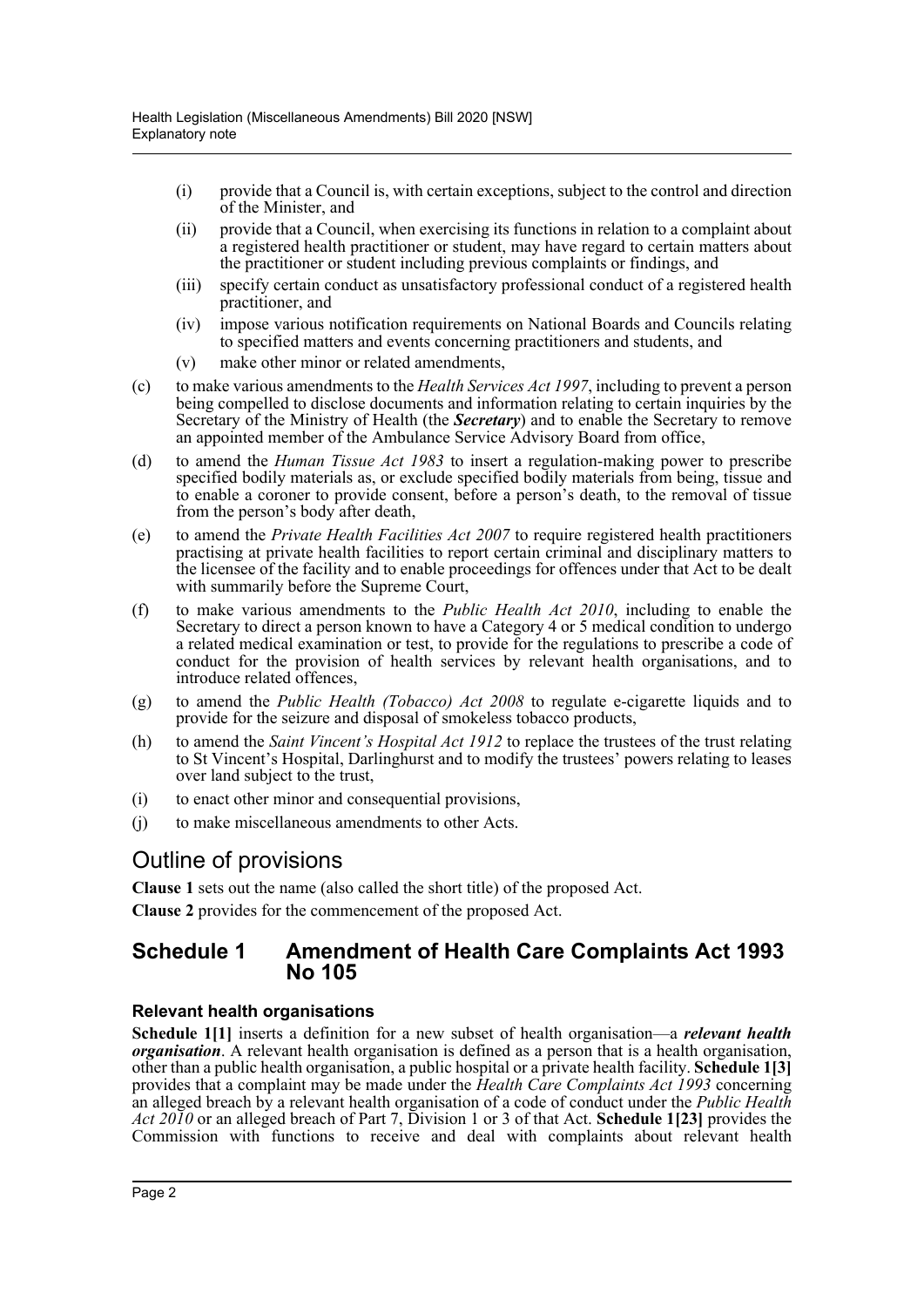organisations. Accordingly, a complaint of this nature may be dealt with by the Commission under the existing framework for dealing with complaints.

**Schedule 1[21]** generally replicates, with appropriate modifications, existing provisions relating to the making of interim prohibition orders and prohibition orders in relation to health practitioners to enable the Commission to make an interim prohibition order or a prohibition order in relation to a relevant health organisation. The Commission will be able to make a prohibition order against a relevant health organisation that the Commission finds has breached a code of conduct or has been convicted of certain offences and that poses a risk to the health or safety of the public.

**Schedule 1[1], [2], [4], [18]–[20] and [26]** make consequential amendments.

#### **Powers to assess compliance with prohibition orders and other matters**

**Schedule 1[22]** enables the Commission to take action, including by exercising entry and search powers and information gathering powers, to assess a person's compliance with an interim prohibition order or prohibition order made by the Commission, a prohibition order made under the *Health Practitioner Regulation National Law (NSW)* or a recommendation of the Commission relating to a relevant health organisation (a *relevant matter*). Proposed Part 3A generally replicates, with appropriate modifications, existing provisions relating to the investigation of complaints by the Commission. This includes powers for an authorised officer of the Commission to enter and search premises and seize items from the premises for the purpose of assessing a person's compliance with a relevant matter. It also includes powers for the Commission to require a person to give information or evidence or produce documents that the Commission believes will assist it to assess a person's compliance with a relevant matter. Failure to comply, without a reasonable excuse, will be an offence.

**Schedule 1[5], [17], [27] and [32]** make consequential amendments. In particular, the amendments in **Schedule 1[17] and [27]** relocate, and expand the application of, existing offences.

#### **Miscellaneous**

**Schedule 1[6]** updates cross-references consequent on the commencement of Schedule 1 to the *Health Legislation Amendment Act 2018*.

**Schedule 1[7], [27] and [28]** increase the maximum monetary penalty for various offences to 200 penalty units. As noted above, **Schedule 1[27]** contains relocated offences.

**Schedule 1[8]** makes a consequential amendment relating to **Schedule 2[3]**.

**Schedule 1[9] and [10]** enable the Commission, following the assessment of a complaint, to refer the complaint to the licensee of a private health facility for resolution at a local level. This is consistent with existing arrangements for public health organisations. **Schedule 1[11]** enables the Commission to refer a complaint to another person or body able to take some appropriate action other than an investigation. **Schedule 1[12]** makes a consequential amendment.

**Schedule 1[13]** modifies the circumstances in which an authorised officer of the Commission may exercise certain entry, search and seizure powers for the purposes of the investigation of a complaint by the Commission. An authorised person will not be able to enter residential premises and exercise these powers without the occupier's consent or a search warrant. This is currently the requirement in relation to all premises. **Schedule 1[14] and [16]** remove the requirement for a search warrant to exercise certain of these powers and **Schedule 1[15]** makes a consequential amendment.

**Schedule 1[25]** enables the Commission to issue warnings about particular health service providers to protect public health or safety. **Schedule 1[24]** makes a consequential amendment.

**Schedule 1[29]** provides that a Council, or a person exercising functions on behalf of a Council, may not be compelled in legal proceedings to give evidence about, or produce documents containing, information exchanged between a Council and the Commission under the *Health Care Complaints Act 1993* or the *Health Practitioner Regulation National Law (NSW)*. **Schedule 1[30] and [31]** provide certain exceptions to this provision.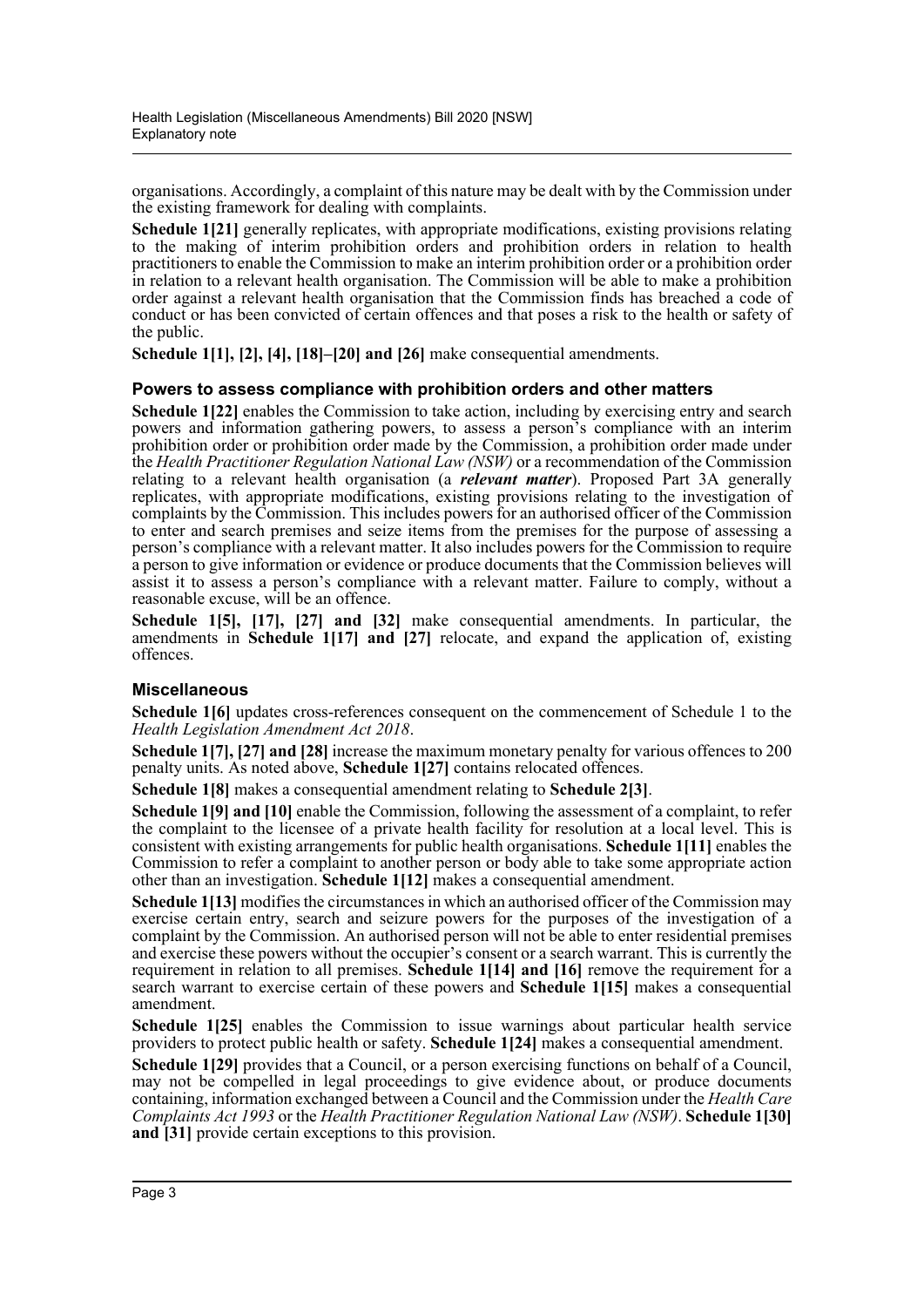## **Schedule 2 Amendment of Health Practitioner Regulation (Adoption of National Law) Act 2009 No 86**

**Schedule 2[1]** provides that a Council is, with certain exceptions, subject to the control and direction of the Minister. These exceptions include the assessment or management of a complaint about a registered health practitioner or a student and the assessment or management of a registered health practitioner or student who is or was the subject of a complaint or whose registration is subject to a condition.

**Schedule 2[2]** extends the circumstances in which a Council, in exercising functions in relation to a complaint about a registered health practitioner or a student, is required to have regard to certain matters such as earlier complaints, findings or decisions about the practitioner or student. A Council will be required to have regard to these matters, to the extent the Council reasonably considers the matter to be relevant to the complaint, when exercising its functions under Part 8 of the *Health Practitioner Regulation National Law (NSW)*.

**Schedule 2[3]** provides that a breach by a registered health practitioner of section 21A(3) or proposed section 63G(4) of the *Health Care Complaints Act 1993* is *unsatisfactory professional conduct*. These provisions make it an offence for a person to fail, without a reasonable excuse, to give information or evidence, or produce documents, to the Commission when required to do so by the Commission to assist in the Commission's assessment of a complaint or a person's compliance with certain matters.

**Schedule 2[4]** requires a National Board that receives a notice from a registered health practitioner or student of certain events in relation to the practitioner or student, for example a charge or conviction in relation to the practitioner or student, to provide the Council for the health profession in which the practitioner or student is registered with a copy of the notice.

**Schedule 2[6]** requires a Council to notify each employer and accreditor of a registered health practitioner if the practitioner's registration is suspended or cancelled. It also enables a Council to notify each employer and accreditor of a registered health practitioner if the Council reasonably believes that the practitioner has contravened a condition imposed on the practitioner's registration. **Schedule 2[5]** makes a consequential amendment.

**Schedule 2[7]** requires the annual declaration of a person who holds a financial interest in a pharmacy business to be accompanied by a fee prescribed by the NSW regulations.

## **Schedule 3 Amendment of Health Services Act 1997 No 154**

**Schedule 3[1] and [2]** restate, with modifications, existing requirements for registered health practitioners to report findings of professional misconduct or unsatisfactory professional conduct made under the *Health Practitioner Regulation National Law (NSW)*. The modifications extend the reporting requirements to also apply to similar findings under the laws of another State or Territory and are consistent with the proposed amendment to the *Private Health Facilities Act 2007* in **Schedule 5[1]**.

**Schedule 3[7] and [9]** enable the Secretary to remove an appointed member of the Ambulance Service Advisory Board from office.

**Schedule 3[4]** prevents a person who conducts or assists in the conduct of certain inquiries of the Secretary from being compelled to produce documents or disclose communications or related information to a court or other body or person if the document was prepared, or the communication was made, for the dominant purpose of the inquiry. However, the Secretary may provide a copy of a final report of an inquiry to a person or body at the Secretary's discretion.

**Schedule 3[3] and [5]** correct cross-references. **Schedule 3[6]** removes a redundant definition and **Schedule 3[8]** makes a related consequential amendment.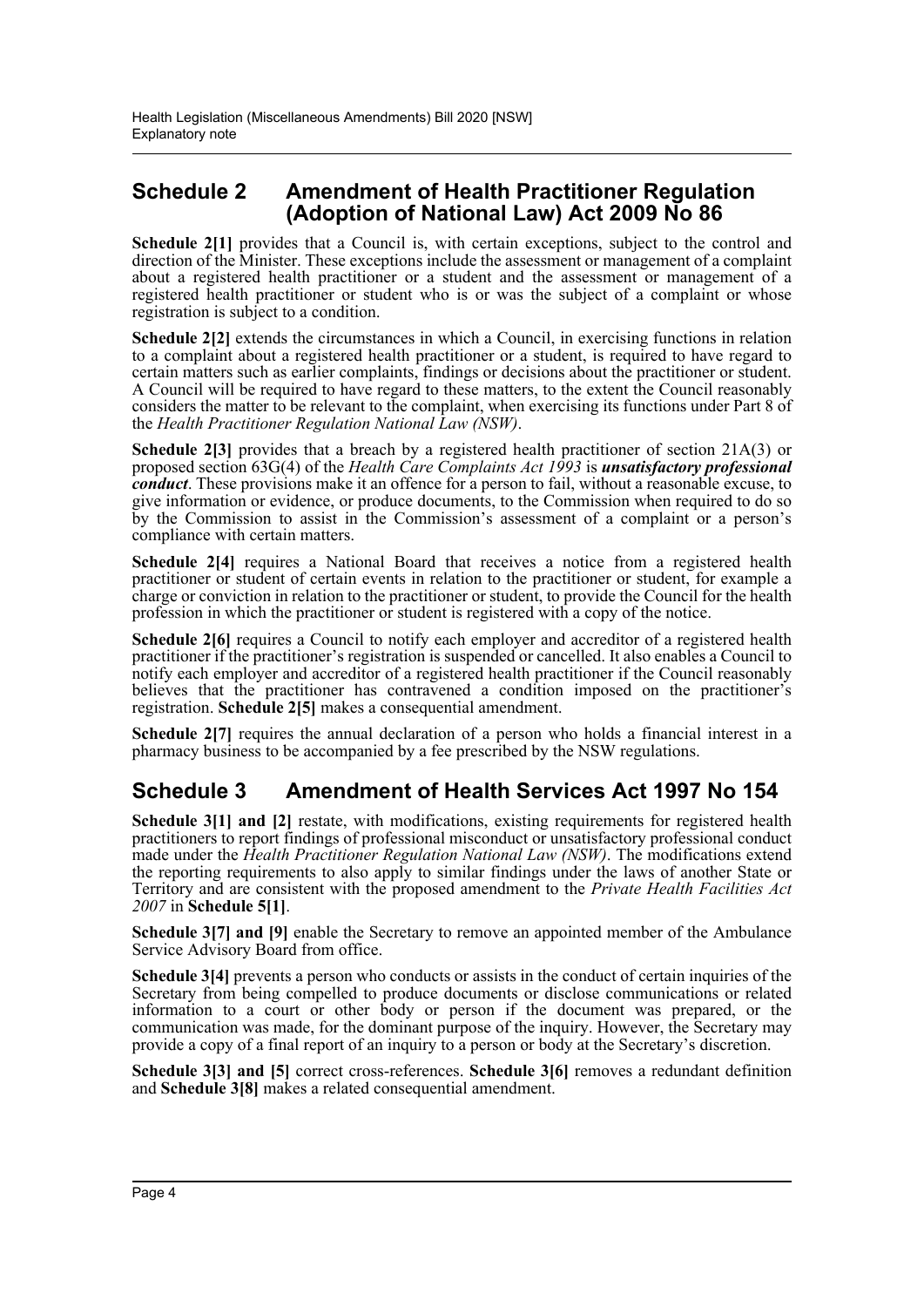## **Schedule 4 Amendment of Human Tissue Act 1983 No 164**

**Schedule 4[1]** inserts a regulation-making power to prescribe as tissue, or exclude from being tissue, specified bodily materials or classes or types of bodily materials.

**Schedule 4[2]** enables a coroner to provide consent, before a person's death, to the removal of tissue from the person's body after death. This consent may only be given if the coroner reasonably believes that the coroner will have jurisdiction to hold an inquest under the *Coroners Act 2009* into the person's death. The coroner may withdraw the consent at any time.

### **Schedule 5 Amendment of Private Health Facilities Act 2007 No 9**

**Schedule 5[1]** introduces a duty on a registered health practitioner who practises at a private health facility and is the subject of a finding of unsatisfactory professional conduct or professional misconduct made under the *Health Practitioner Regulation National Law (NSW)*, or a similar finding under the law of another State or Territory, to notify the licensee of the private health facility of that finding. A registered health practitioner is also required to notify a licensee if the practitioner is charged with having committed, or is convicted of, a serious sex or violence offence.

**Schedule 5[2]** enables proceedings for offences under the *Private Health Facilities Act 2007* or the regulations under that Act to be dealt with summarily before the Supreme Court in its summary jurisdiction. Currently, proceedings for these offences may only be dealt with summarily before the Local Court. **Schedule 5[3]** provides that if proceedings for an offence are brought in the Local Court, the Local Court may not impose a penalty higher than 200 penalty units, even if a higher penalty is available for the offence.

## **Schedule 6 Amendment of Public Health Act 2010 No 127**

**Schedule 6[3]–[5]** enable the Secretary to direct a person to undergo a specified kind of medical examination or test if the Secretary knows the person has a Category  $\hat{4}$  or 5 condition and the Secretary considers the person may be a risk to public health. The medical examination or test must relate to the condition. **Schedule 6[2] and [6]** make consequential amendments.

**Schedule 6[9]** provides for the regulations to prescribe a code of conduct for the provision of health services by relevant health organisations. **Schedule 6[1], [7], [8] and [10]** make consequential amendments. As noted above, the Commission will be able to make a prohibition order or an interim prohibition order under the *Health Care Complaints Act 1993* in relation to a relevant health organisation that the Commission finds has breached a code of conduct and poses a risk to the health of the public. For the purpose of the *Public Health Act 2010*, a prohibition order includes an interim prohibition order.

**Schedule 6[15]** imposes notification and other requirements on a relevant health organisation subject to a prohibition order in relation to the recipients of health services provided by the relevant health organisation and the employees of the relevant health organisation. Failure to comply with a requirement constitutes an offence. **Schedule 6[11]–[14], [17] and [18]** make amendments consequent on the application of prohibition orders to relevant health organisations.

**Schedule 6[16]** increases the maximum penalty for the offence of providing a health service in contravention of a prohibition order. **Schedule 6[20]** makes the offence an indictable offence that may be tried summarily unless the prosecutor or the accused person elects to have the matter dealt with on indictment. **Schedule 6[19]** makes a consequential amendment.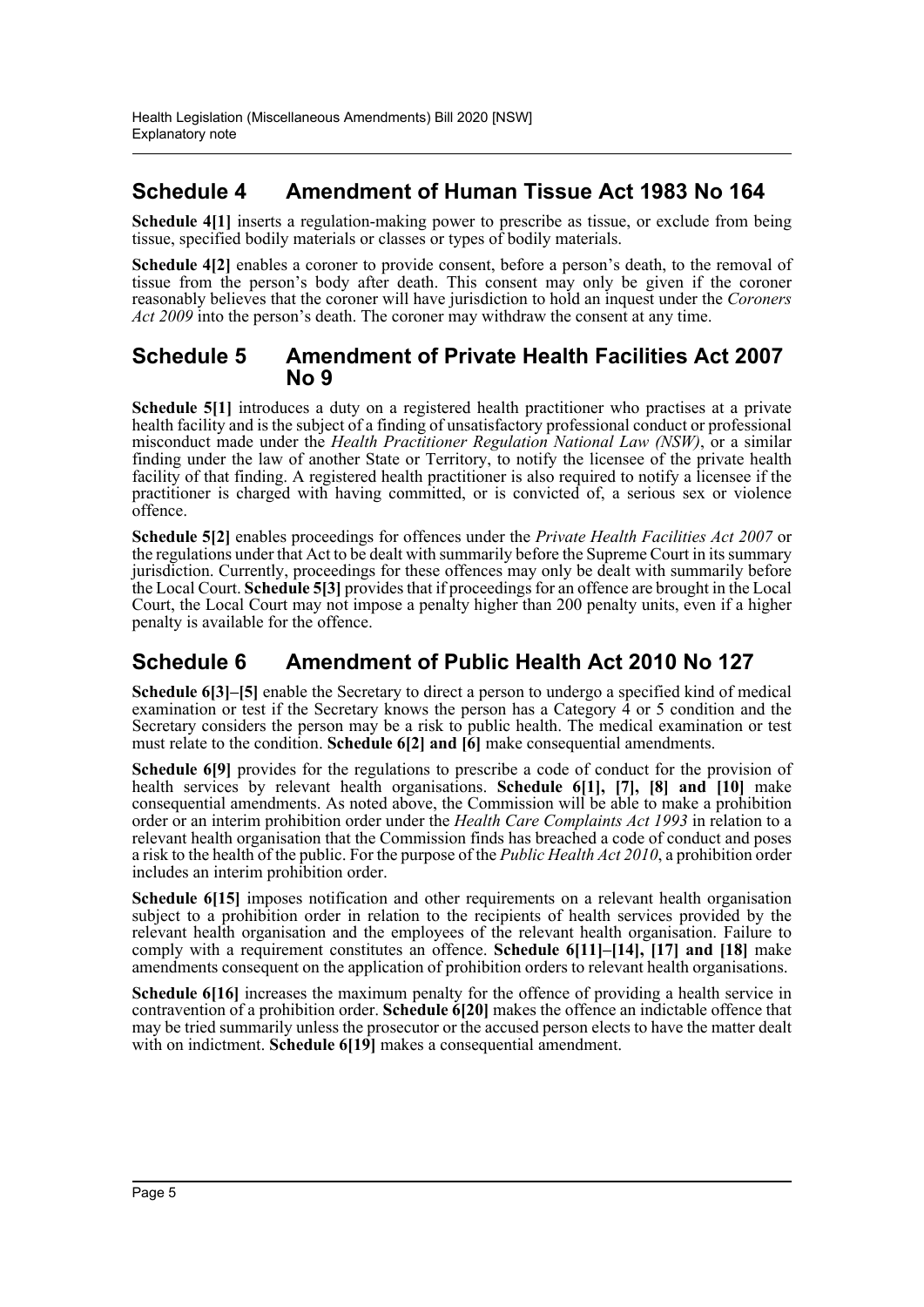## **Schedule 7 Amendment of Public Health (Tobacco) Act 2008 No 94**

**Schedule 7[1]** amends the existing definition of *e-cigarette* to include *e-cigarette liquid*, a definition of which is inserted by **Schedule 7[3]**. Accordingly, e-cigarette liquid will be subject to the same controls as already apply to e-cigarettes. An e-cigarette liquid is a liquid or other substance which, when used in connection with a device, generates or is released as an aerosol or vapour for inhalation in a manner that replicates the experience of smoking an ignited tobacco product. **Schedule 7[2]** makes a consequential amendment.

**Schedule 7[5]** creates, for the purposes of the offence of selling a tobacco product designed for consumption other than by smoking (a *smokeless tobacco product*), a rebuttable presumption that a smokeless tobacco product of certain quantity found on premises where tobacco products are sold is for the purposes of sale. **Schedule 7[6]** confers powers on an inspector to seize and dispose of smokeless tobacco products in certain circumstances.

**Schedule 7[4]** corrects a minor inconsistency.

## **Schedule 8 Amendment of Saint Vincent's Hospital Act 1912 No 5**

**Schedule 8[1]** provides for the replacement of the trustees of the trust relating to St Vincent's Hospital, Darlinghurst and enables the trustees to delegate their powers under the *Saint Vincent's Hospital Act 1912*. The new trustees are the chair of St. Vincent's Hospital Sydney Limited and the chief executive officer and the company secretary of St Vincent's Health Australia Ltd.

**Schedule 8[2]** allows the trustees to enter into leases for land subject to the trust for a maximum term of 40 years. The current maximum term is either 10 or 21 years, depending on the type of lessee. **Schedule 8[3]** makes a consequential amendment. **Schedule 8[4]** allows the trustees to not charge market rental rates for leases to universities or charities.

## **Schedule 9 Amendment of other legislation**

**Schedule 9.1** makes a consequential amendment to the *Criminal Procedure Act 1986* relating to **Schedule 6[20]**.

**Schedule 9.2** provides that information relating to the Secretary's inquiry functions under section 122(1)(c) or 123 of the *Health Services Act 1997* is *excluded information* under the *Government Information (Public Access) Act 2009*, which means that there is a conclusive presumption of an overriding public interest against disclosure of the information. However, the excluded information does not include a final report of an inquiry.

**Schedule 9.3** makes a consequential amendment to the *Law Enforcement (Powers and Responsibilities) Act 2002* relating to **Schedule 1[22]**.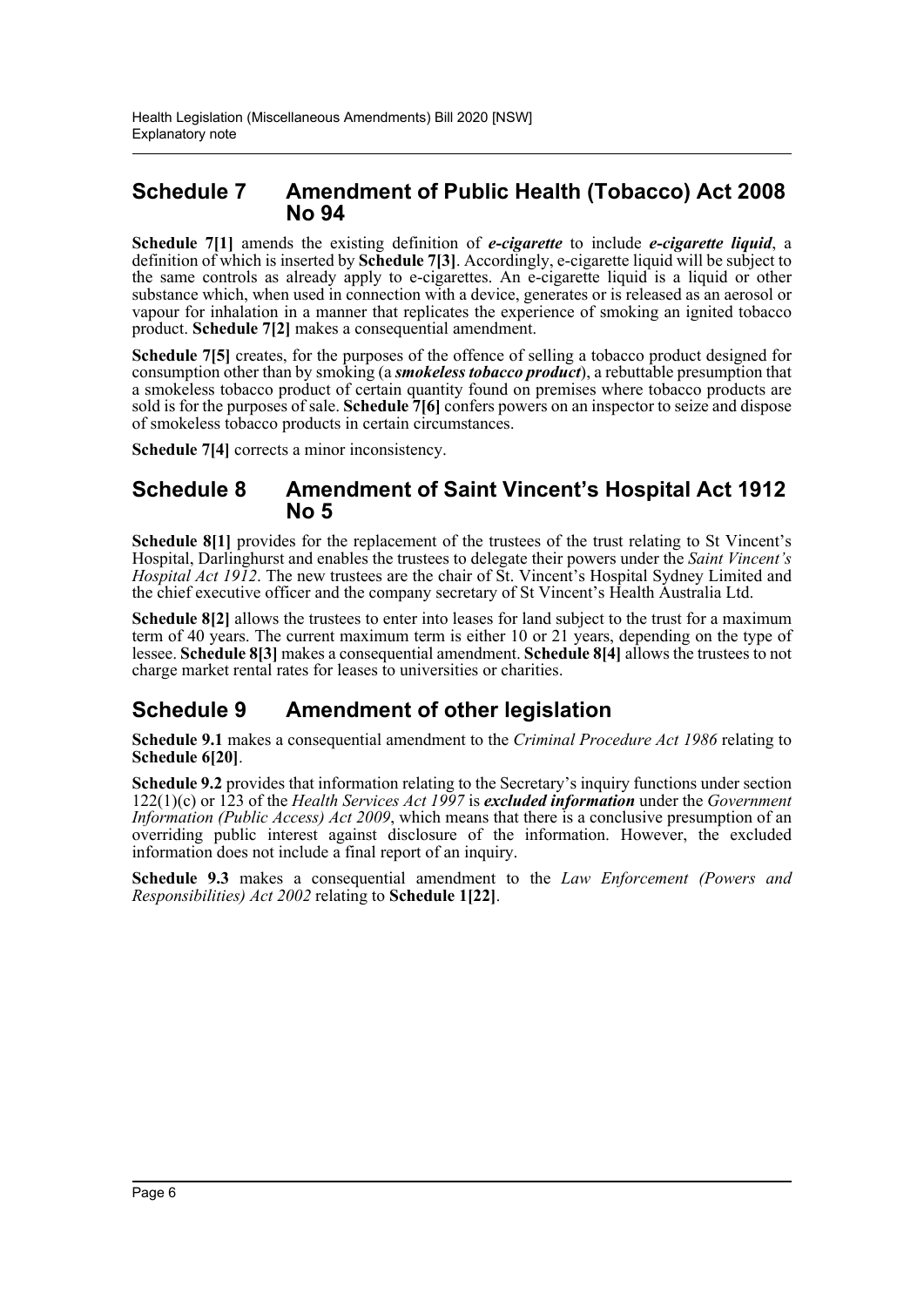First print



New South Wales

# **Health Legislation (Miscellaneous Amendments) Bill 2020**

## **Contents**

|                   |   |                                                                   | Page |
|-------------------|---|-------------------------------------------------------------------|------|
|                   |   | Name of Act                                                       | 2    |
|                   | 2 | Commencement                                                      | 2    |
| Schedule 1        |   | <b>Amendment of Health Care Complaints Act 1993 No 105</b>        | 3    |
| <b>Schedule 2</b> |   | Amendment of Health Practitioner Regulation (Adoption of National |      |
|                   |   | Law) Act 2009 No 86                                               | 13   |
| Schedule 3        |   | <b>Amendment of Health Services Act 1997 No 154</b>               | 15   |
| Schedule 4        |   | Amendment of Human Tissue Act 1983 No 164                         | 17   |
| Schedule 5        |   | Amendment of Private Health Facilities Act 2007 No 9              | 18   |
| Schedule 6        |   | Amendment of Public Health Act 2010 No 127                        | 19   |
| Schedule 7        |   | Amendment of Public Health (Tobacco) Act 2008 No 94               | 22   |
| Schedule 8        |   | <b>Amendment of Saint Vincent's Hospital Act 1912 No 5</b>        | 24   |
| Schedule 9        |   | Amendment of other legislation                                    | 25   |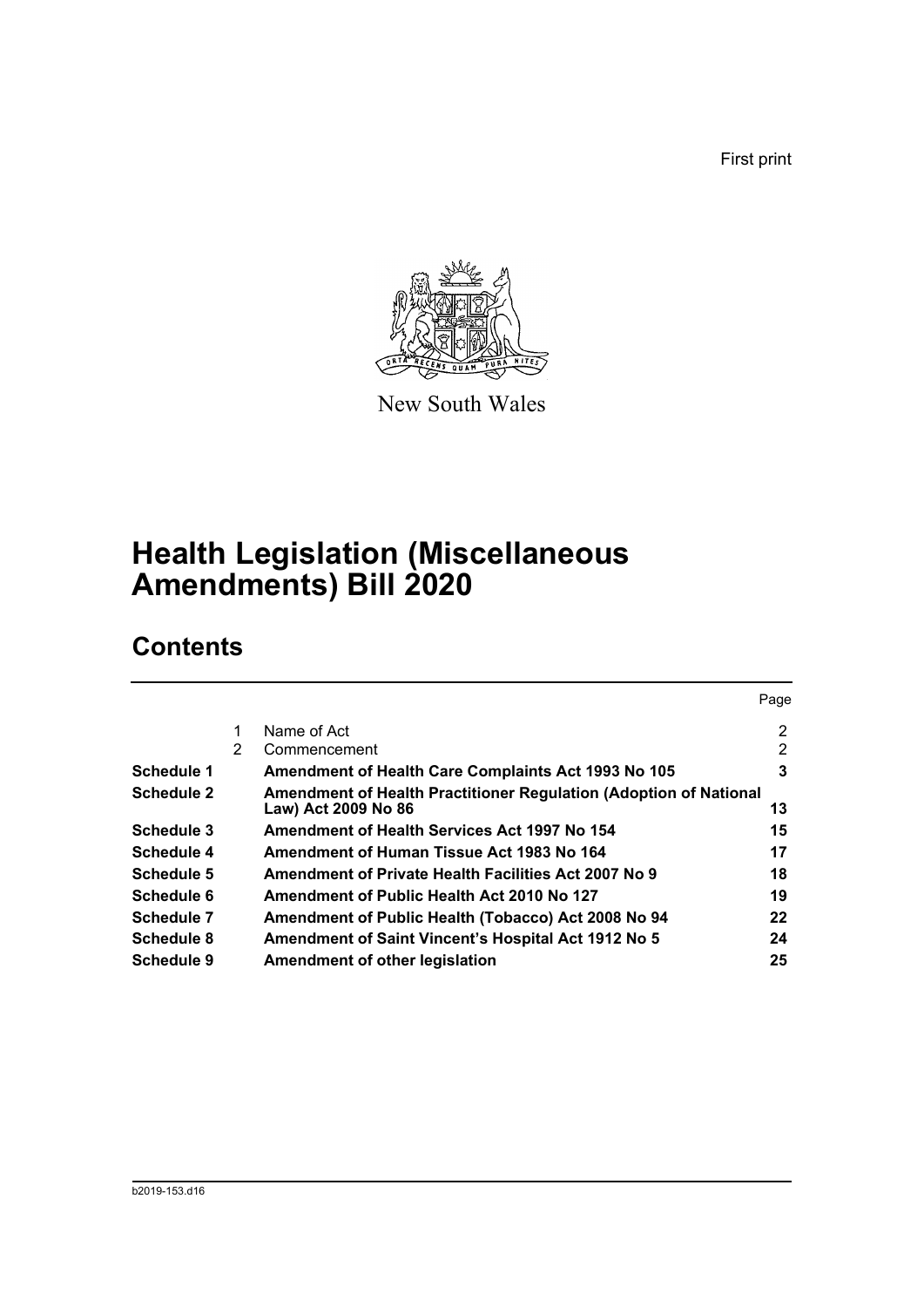

New South Wales

# **Health Legislation (Miscellaneous Amendments) Bill 2020**

No , 2020

## **A Bill for**

An Act to make miscellaneous amendments to various Acts that relate to health and associated matters.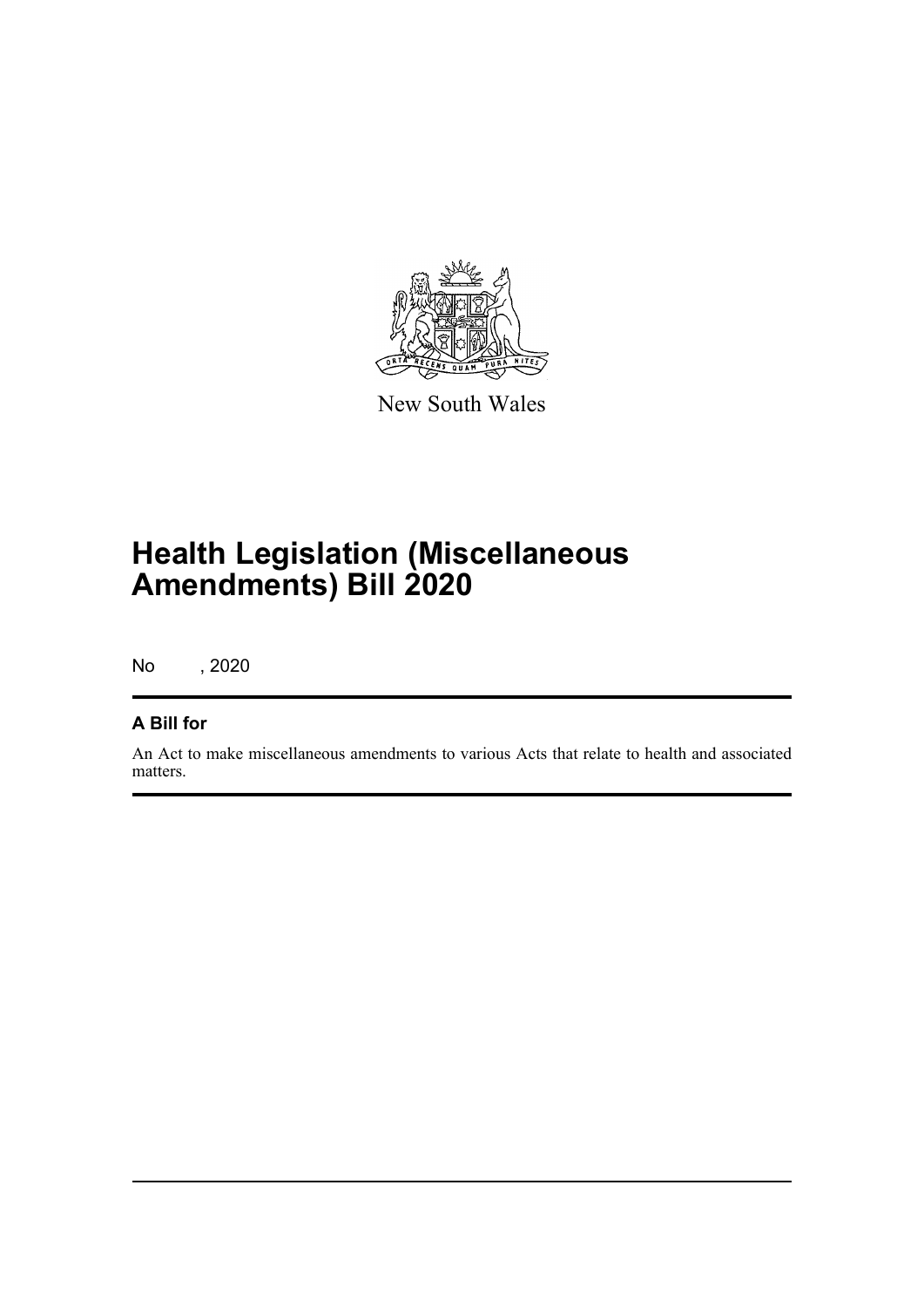Health Legislation (Miscellaneous Amendments) Bill 2020 [NSW]

<span id="page-8-1"></span><span id="page-8-0"></span>

|              | The Legislature of New South Wales enacts—                                                                        |        |  |
|--------------|-------------------------------------------------------------------------------------------------------------------|--------|--|
|              | Name of Act                                                                                                       | 2      |  |
|              | This Act is the <i>Health Legislation (Miscellaneous Amendments) Act 2020</i> .                                   | 3      |  |
| Commencement |                                                                                                                   |        |  |
| (1)          | This Act commences on the date of assent to this Act, except as otherwise provided<br>by this section.            | 5<br>6 |  |
| (2)          | Schedule 1[6] commences on the commencement of Schedule 1 to the <i>Health</i><br>Legislation Amendment Act 2018. | 7<br>8 |  |
| (3)          | Schedule 8 commences on 1 January 2021.                                                                           | 9      |  |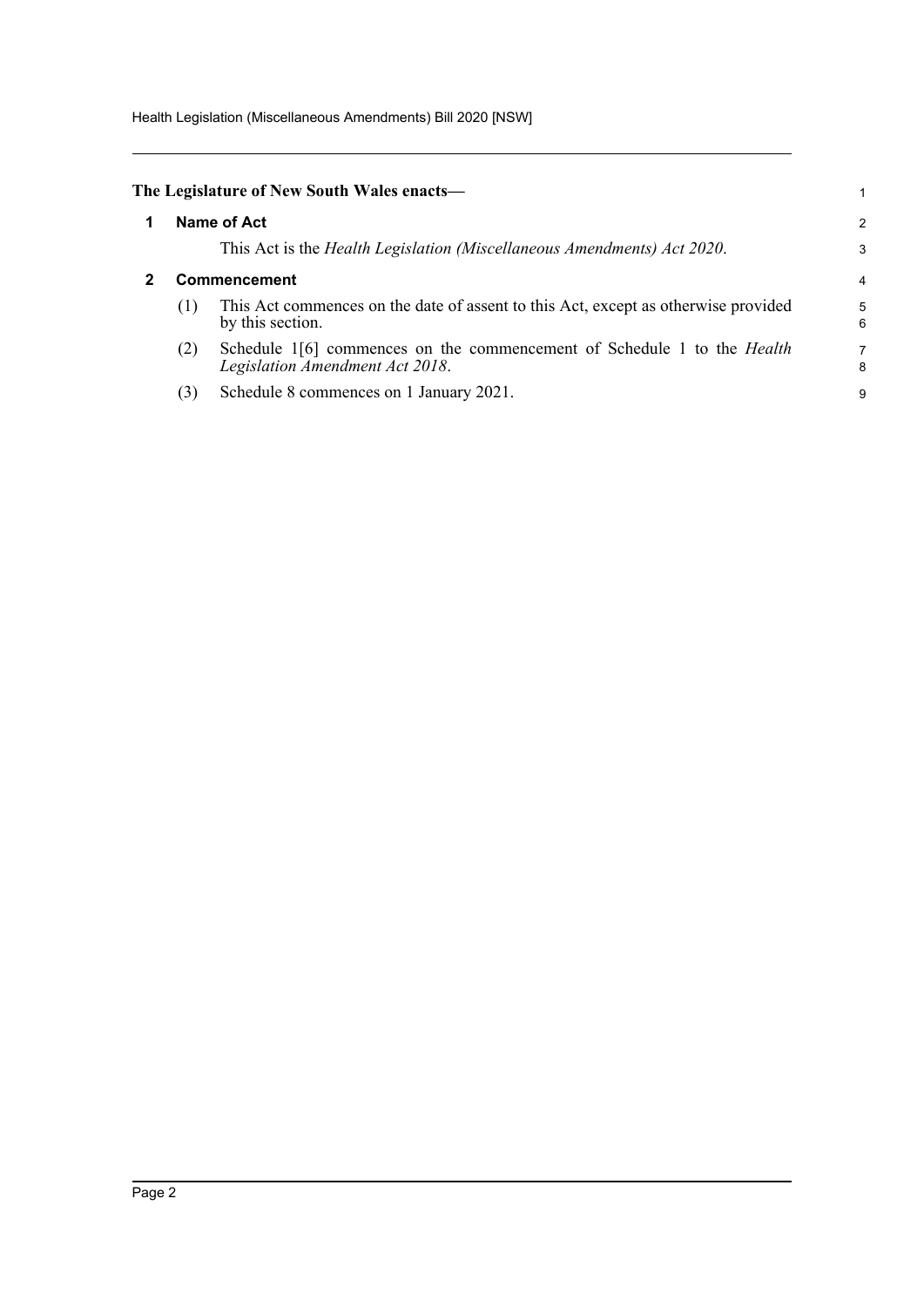## <span id="page-9-0"></span>**Schedule 1 Amendment of Health Care Complaints Act 1993 No 105**

|    | 3              |
|----|----------------|
|    | 4              |
|    | 5              |
|    | 6              |
|    | $\overline{7}$ |
|    | 8              |
|    | 9              |
|    | 10             |
| 11 |                |
|    | 12             |
|    | 13             |
| 14 |                |

39 40

41 42 43

1  $\mathcal{L}$ 

#### **[1] Section 4 Definitions**

Omit the definitions of *authorised person* and *disciplinary action*.

Insert in alphabetical order—

*authorised person* means an officer of the Commission who is authorised as referred to in section 31 or 63C, and includes the Commissioner. *disciplinary action* includes—

- (a) the making of a prohibition order in relation to a health practitioner or a relevant health organisation, and
- (b) the issue of a statement under section 41A in relation to a health practitioner or under section 45C in relation to a relevant health organisation.

*interim prohibition order* means an interim prohibition order made under section 41AA or 45B.

*prohibition order* means a prohibition order made under section 41A or 45C. *relevant health organisation* means a person that is a health organisation other than the following—

- (a) a public health organisation within the meaning of the *Health Services Act 1997*,
- (b) a public hospital within the meaning of the *Health Services Act 1997*,
- (c) a private health facility licensed under the *Private Health Facilities Act 2007*,
- (d) an organisation or class of organisation prescribed by the regulations for the purposes of this definition.

**Note.** Section 21(1) of the *Interpretation Act 1987* defines person to include an individual, a corporation and a body corporate or politic.

#### **[2] Sections 7(1)(a), 41AA(6) (definition of "code of conduct for non-registered health practitioners") and 41A(5) (definition of "code of conduct for non-registered health practitioners")**

Omit "section 100" wherever occurring. Insert instead "section  $100(1)(a)$  or (b)".

#### **[3] Section 7 What can a complaint be made about?**

Insert after section  $7(1)(a)$ —

| (a) | an alleged breach by a relevant health organisation of Division 1 or 3 of                                                   |  |
|-----|-----------------------------------------------------------------------------------------------------------------------------|--|
|     | Part 7 of the <i>Public Health Act 2010</i> or of a code of conduct prescribed<br>under section $100(1)(c)$ of that Act, or |  |
|     |                                                                                                                             |  |

#### **[4] Sections 8(2)(c)(i) and (iii), 18(2)(c) and (e), 23(1)(b)(iii) and (v), 26(2)(c) and 59(c)** Insert "or relevant health organisation" after "health practitioner" wherever occurring.

# **[5] Section 9 How is a complaint made?** Omit "section 35" from the note. Insert instead "section 97A".

## **[6] Sections 21A(2), 34A(3) and 63G(2) (as inserted by item [22])** Omit "Division 6B or 6C of Part 2" wherever occurring.

Insert instead "Division 6B of Part 2 or Part 2A".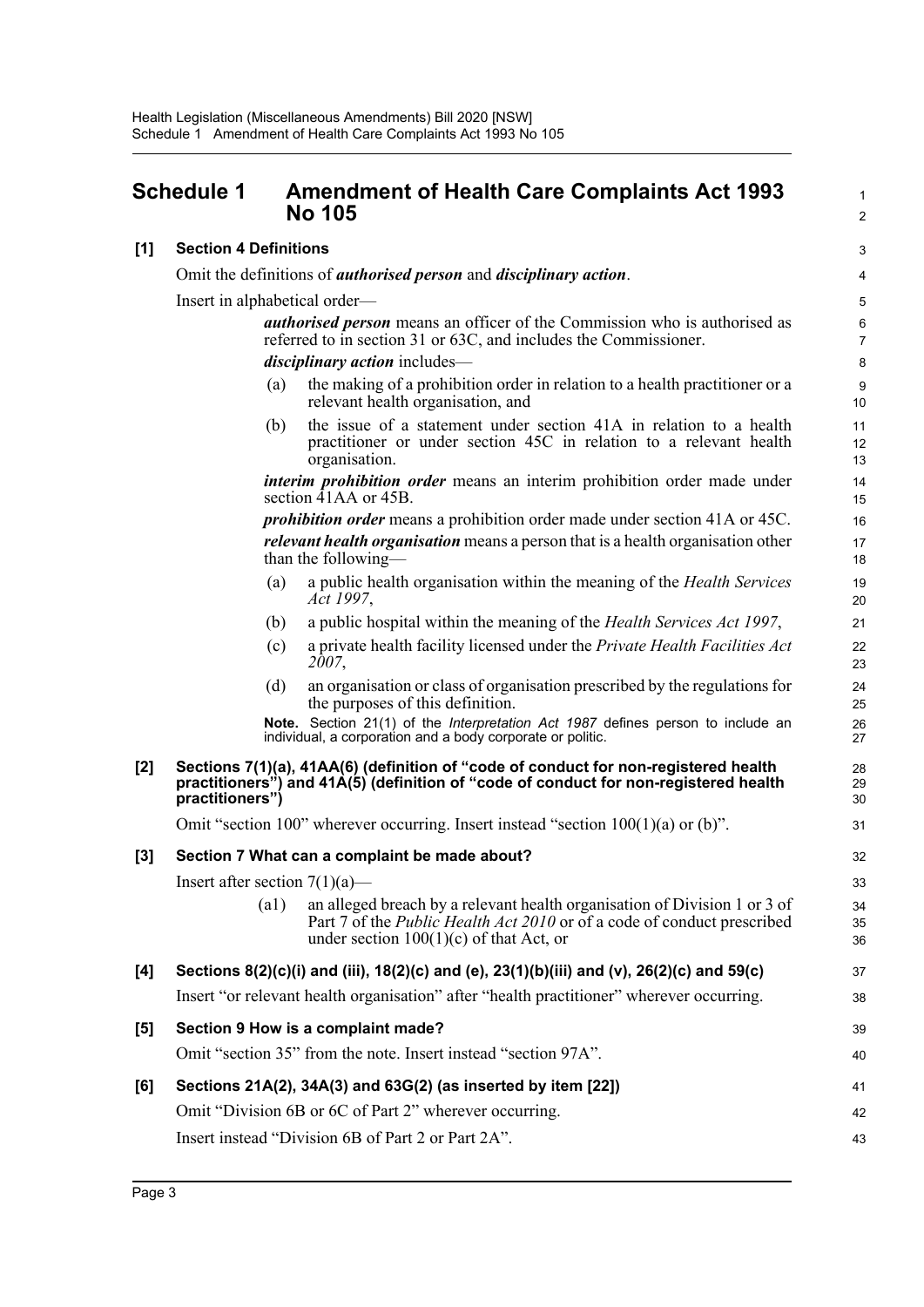| $[7]$  | Sections 21A(3), 34A(4) and 99                                                                                                                                                             |                                         |  |  |  |  |  |  |
|--------|--------------------------------------------------------------------------------------------------------------------------------------------------------------------------------------------|-----------------------------------------|--|--|--|--|--|--|
|        | Omit "20 penalty units" wherever occurring in the penalty provisions.                                                                                                                      | $\overline{c}$                          |  |  |  |  |  |  |
|        | Insert instead "200 penalty units".                                                                                                                                                        | 3                                       |  |  |  |  |  |  |
| [8]    | Section 21A, note                                                                                                                                                                          | 4                                       |  |  |  |  |  |  |
|        | Insert at the end of the section-                                                                                                                                                          |                                         |  |  |  |  |  |  |
|        | Note. Failure of a health practitioner to comply with subsection (3) may constitute<br>unsatisfactory professional conduct under the Health Practitioner Regulation National<br>Law (NSW). | $\boldsymbol{6}$<br>$\overline{7}$<br>8 |  |  |  |  |  |  |
| [9]    | Section 26 Reference of complaint to another person or body for investigation or<br>other action                                                                                           | 9<br>10                                 |  |  |  |  |  |  |
|        | Insert "or the licensee of a private health facility" after "organisation" where firstly<br>occurring in section $26(1)(a)$ and (3).                                                       | 11<br>12                                |  |  |  |  |  |  |
| $[10]$ | Section 26(1)(a) and (3)                                                                                                                                                                   | 13                                      |  |  |  |  |  |  |
|        | Insert "or licensee" after "organisation" where secondly occurring in section $26(1)(a)$ and<br>(3).                                                                                       | 14<br>15                                |  |  |  |  |  |  |
| $[11]$ | Section 26(1)(b)                                                                                                                                                                           | 16                                      |  |  |  |  |  |  |
|        | Omit the paragraph. Insert instead—                                                                                                                                                        | 17                                      |  |  |  |  |  |  |
|        | to a person or body, other than a public health organisation, the licensee<br>(b)<br>of a private health facility or a professional council, if it appears that—                           | 18<br>19                                |  |  |  |  |  |  |
|        | the complaint (or part) raises issues which require investigation<br>(i)<br>by the person or body, or                                                                                      | 20<br>21                                |  |  |  |  |  |  |
|        | the person or body is able to take some other appropriate action<br>(ii)<br>regarding the complaint (or part).                                                                             | 22<br>23                                |  |  |  |  |  |  |
| $[12]$ | Section 26(6)                                                                                                                                                                              | 24                                      |  |  |  |  |  |  |
|        | Omit the subsection. Insert instead-                                                                                                                                                       |                                         |  |  |  |  |  |  |
|        | (6)<br>In this section-                                                                                                                                                                    | 26                                      |  |  |  |  |  |  |
|        | <i>licensee</i> and <i>private health facility</i> have the same meanings as they have in the<br>Private Health Facilities Act 2007.                                                       | 27<br>28                                |  |  |  |  |  |  |
|        | <i>public health organisation</i> has the same meaning as in the <i>Health Services Act</i><br>1997.                                                                                       | 29<br>30                                |  |  |  |  |  |  |
| [13]   | <b>Section 32</b>                                                                                                                                                                          | 31                                      |  |  |  |  |  |  |
|        | Omit the section. Insert instead—                                                                                                                                                          | 32                                      |  |  |  |  |  |  |
|        | 32<br>Consent or search warrant required for residential premises                                                                                                                          | 33                                      |  |  |  |  |  |  |
|        | An authorised person may not enter a part of premises used solely for<br>residential purposes and exercise a function under section 33 except—                                             | 34<br>35                                |  |  |  |  |  |  |
|        | with the consent of the occupier of the premises, or<br>(a)                                                                                                                                | 36                                      |  |  |  |  |  |  |
|        | under the authority of a search warrant.<br>(b)                                                                                                                                            | 37                                      |  |  |  |  |  |  |
| $[14]$ | Section 33 Powers of entry, search and seizure                                                                                                                                             | 38                                      |  |  |  |  |  |  |
|        | Omit "if authorised to do so under a search warrant," wherever occurring in section<br>$33(1)(c1)$ and (f1).                                                                               | 39<br>40                                |  |  |  |  |  |  |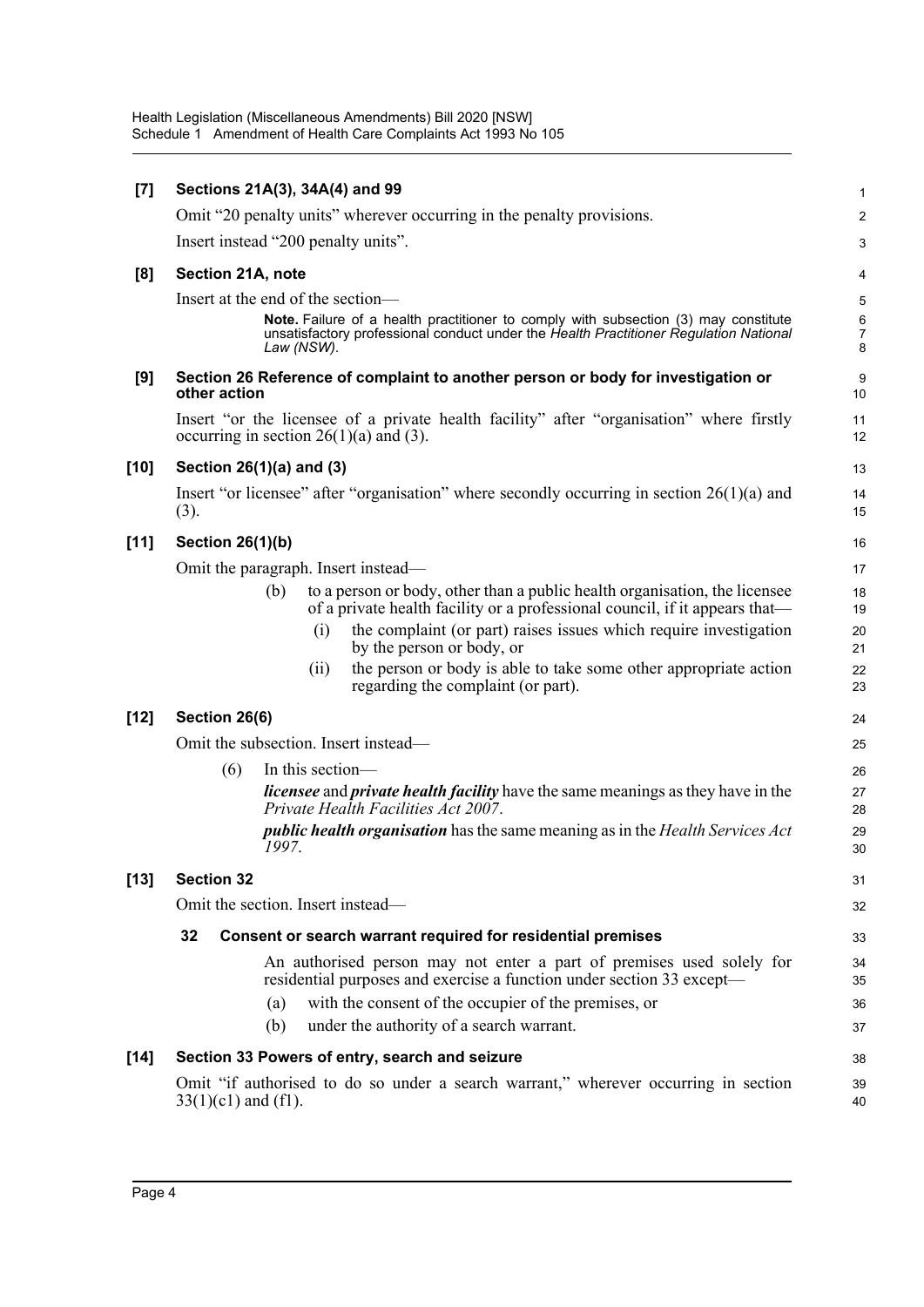| $[15]$ |                                                                    | <b>Section 33(1)(f)</b><br>Omit the paragraph. |                                                                                                                                                                                                                                                                                                          |                            |  |  |  |
|--------|--------------------------------------------------------------------|------------------------------------------------|----------------------------------------------------------------------------------------------------------------------------------------------------------------------------------------------------------------------------------------------------------------------------------------------------------|----------------------------|--|--|--|
| $[16]$ |                                                                    | Section 33(2)                                  |                                                                                                                                                                                                                                                                                                          | 3                          |  |  |  |
|        | Omit "under the authority of a search warrant".                    |                                                |                                                                                                                                                                                                                                                                                                          |                            |  |  |  |
| $[17]$ |                                                                    |                                                | Sections 35 and 36<br>Omit the sections.                                                                                                                                                                                                                                                                 | 5<br>6                     |  |  |  |
| $[18]$ |                                                                    |                                                | Section 41AA Interim prohibition orders<br>Omit "order (an <i>interim prohibition order</i> )" from section 41AA(1).<br>Insert instead "interim prohibition order".                                                                                                                                      | $\overline{7}$<br>8<br>9   |  |  |  |
| $[19]$ |                                                                    |                                                | Section 41A Prohibition orders and public statements                                                                                                                                                                                                                                                     | 10                         |  |  |  |
|        |                                                                    |                                                | Omit "an order (a <i>prohibition order</i> )" from section $41A(2)(a)$ .                                                                                                                                                                                                                                 | 11                         |  |  |  |
|        |                                                                    |                                                | Insert instead "a prohibition order".                                                                                                                                                                                                                                                                    | 12                         |  |  |  |
| $[20]$ |                                                                    |                                                | Section 42 What action is taken at the end of an investigation?<br>Insert at the end of section $42(1)(c)$ —<br>, or<br>take action under section 45C.<br>(d)                                                                                                                                            | 13<br>14<br>15<br>16       |  |  |  |
| $[21]$ | Part 2, Division 7A<br>Insert after Division 7-                    |                                                |                                                                                                                                                                                                                                                                                                          |                            |  |  |  |
|        | Action against relevant health organisations<br><b>Division 7A</b> |                                                |                                                                                                                                                                                                                                                                                                          |                            |  |  |  |
|        | 45A                                                                |                                                | <b>Definition</b>                                                                                                                                                                                                                                                                                        | 20                         |  |  |  |
|        |                                                                    |                                                | In this Division-<br>code of conduct for relevant health organisations means a code of conduct<br>prescribed by the regulations made under section $100(1)(c)$ of the <i>Public</i><br>Health Act 2010.                                                                                                  | 21<br>22<br>23<br>24       |  |  |  |
|        | 45B                                                                |                                                | Interim prohibition orders                                                                                                                                                                                                                                                                               | 25                         |  |  |  |
|        |                                                                    | (1)                                            | The Commission may, during an investigation of a complaint against a<br>relevant health organisation, make an interim prohibition order in relation to<br>the relevant health organisation.                                                                                                              | 26<br>27<br>28             |  |  |  |
|        |                                                                    | (2)                                            | The Commission may make an interim prohibition order only if-                                                                                                                                                                                                                                            | 29                         |  |  |  |
|        |                                                                    |                                                | it has a reasonable belief that the relevant health organisation has<br>(a)<br>breached a code of conduct for relevant health organisations, and                                                                                                                                                         | 30<br>31                   |  |  |  |
|        |                                                                    |                                                | it is of the opinion that—<br>(b)<br>the relevant health organisation poses a serious risk to the health<br>$\left( 1\right)$<br>or safety of members of the public, and<br>the making of an interim prohibition order is necessary to protect<br>(11)<br>the health or safety of members of the public. | 32<br>33<br>34<br>35<br>36 |  |  |  |
|        |                                                                    | (3)                                            | An interim prohibition order may do one or both of the following—                                                                                                                                                                                                                                        | 37                         |  |  |  |
|        |                                                                    |                                                | prohibit the relevant health organisation from providing health services<br>(a)<br>or specified health services,                                                                                                                                                                                         | 38<br>39                   |  |  |  |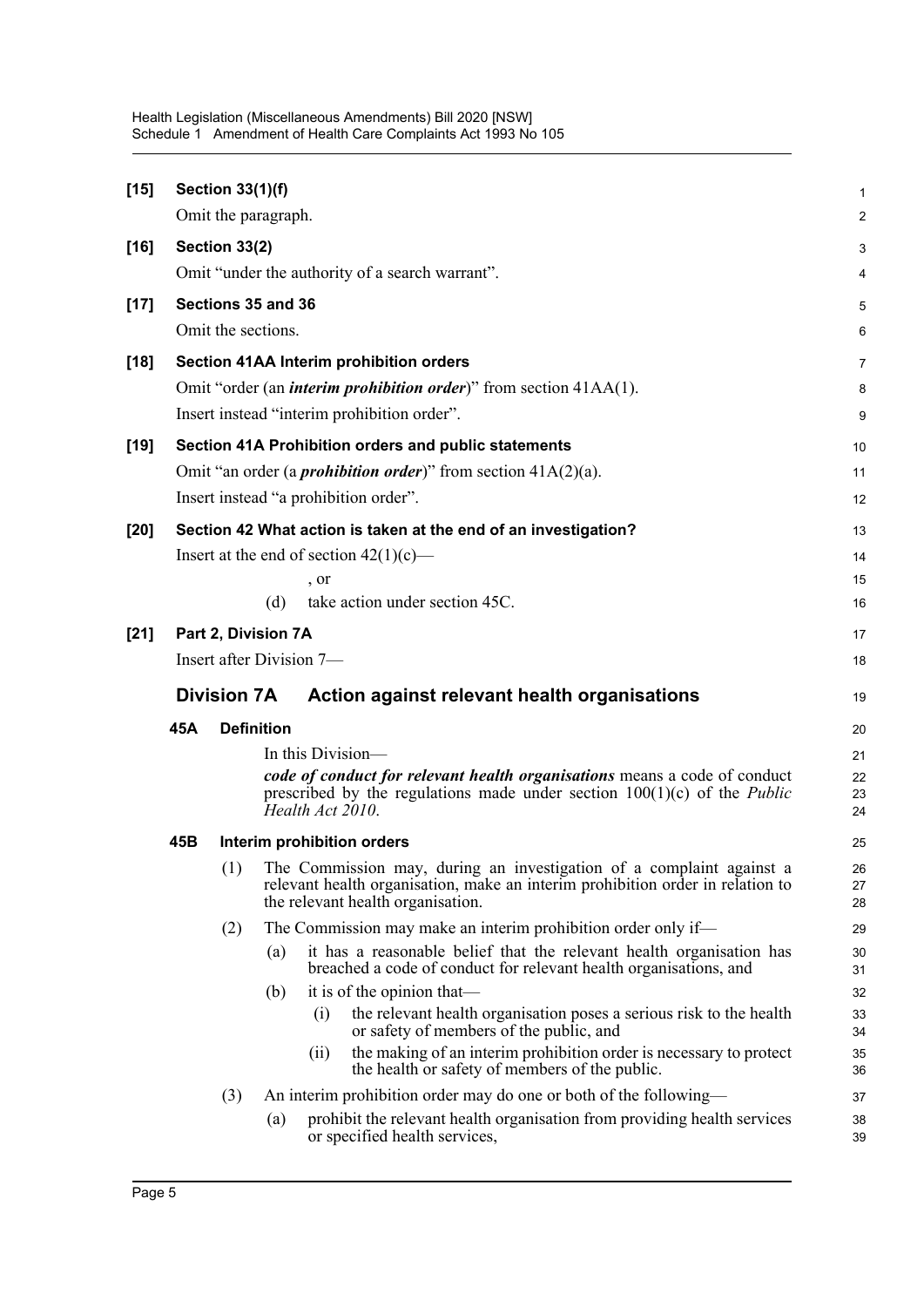|     |     | (b)     | place conditions the Commission thinks appropriate on the provision of<br>health services or specified health services by the relevant health<br>organisation.                                                                                                                                                              | $\mathbf 1$<br>$\overline{c}$<br>$\mathbf{3}$ |
|-----|-----|---------|-----------------------------------------------------------------------------------------------------------------------------------------------------------------------------------------------------------------------------------------------------------------------------------------------------------------------------|-----------------------------------------------|
|     | (4) |         | An interim prohibition order remains in force for a period of 8 weeks or, if a<br>shorter period is specified in the order, the shorter period.                                                                                                                                                                             | 4<br>5                                        |
|     | (5) |         | The Commission must notify the relevant health organisation of its decision to<br>make an interim prohibition order and provide the relevant health organisation<br>with a written statement of the decision that sets out the grounds on which the<br>decision was made as soon as practicable after the decision is made. | 6<br>$\overline{7}$<br>8<br>9                 |
| 45C |     |         | Prohibition orders and public statements                                                                                                                                                                                                                                                                                    | 10                                            |
|     | (1) |         | The Commission may take action under this section if—                                                                                                                                                                                                                                                                       | 11                                            |
|     |     | (a)     | it has complied with Division 7 in relation to an investigation of a<br>complaint against a relevant health organisation, and                                                                                                                                                                                               | 12<br>13                                      |
|     |     | (b)     | it finds that the relevant health organisation has breached a code of<br>conduct for relevant health organisations or has been convicted of a<br>relevant offence, and                                                                                                                                                      | 14<br>15<br>16                                |
|     |     | (c)     | it is of the opinion that the relevant health organisation poses a risk to<br>the health or safety of members of the public.                                                                                                                                                                                                | 17<br>18                                      |
|     | (2) |         | The action that the Commission may take under this section is one or both of<br>the following—                                                                                                                                                                                                                              | 19<br>20                                      |
|     |     | (a)     | make a prohibition order that does one or more of the following—                                                                                                                                                                                                                                                            | 21                                            |
|     |     |         | prohibits the relevant health organisation from providing health<br>(i)<br>services or specified health services for the period specified in the<br>order or permanently,                                                                                                                                                   | 22<br>23<br>24                                |
|     |     |         | places conditions the Commission thinks appropriate on the<br>(i)<br>provision of health services or specified health services by the<br>relevant health organisation for the period specified in the order<br>or permanently,                                                                                              | 25<br>26<br>27<br>28                          |
|     |     |         | Note. Section 102(3) of the Public Health Act 2010 provides that it is an offence<br>for a person to provide a health service in contravention of a prohibition order.                                                                                                                                                      | 29<br>30                                      |
|     |     | (b)     | cause a public statement to be issued in a manner determined by the<br>Commission identifying and giving warnings or information about the<br>relevant health organisation and health services provided by the<br>relevant health organisation.                                                                             | 31<br>32<br>33<br>34                          |
|     | (3) | (2)(b). | The Commission may revoke or revise a statement issued under subsection                                                                                                                                                                                                                                                     | 35<br>36                                      |
|     | (4) |         | In this section-                                                                                                                                                                                                                                                                                                            | 37                                            |
|     |     |         | relevant offence means-                                                                                                                                                                                                                                                                                                     | 38                                            |
|     |     | (a)     | an offence under the <i>Private Health Facilities Act 2007</i> , or                                                                                                                                                                                                                                                         | 39                                            |
|     |     | (b)     | an offence under Part 7 of the <i>Public Health Act 2010</i> , or                                                                                                                                                                                                                                                           | 40                                            |
|     |     | (c)     | an offence under the Fair Trading Act 1987 or the Competition and<br>Consumer Act 2010 of the Commonwealth that relates to the provision<br>of health services.                                                                                                                                                             | 41<br>42<br>43                                |
| 45D |     |         | Commission to provide details of decision to make prohibition order                                                                                                                                                                                                                                                         | 44                                            |
|     | (1) |         | If the Commission makes any of the following decisions in relation to a<br>relevant health organisation under section 45C, it must provide the relevant                                                                                                                                                                     | 45<br>46                                      |
|     |     |         |                                                                                                                                                                                                                                                                                                                             |                                               |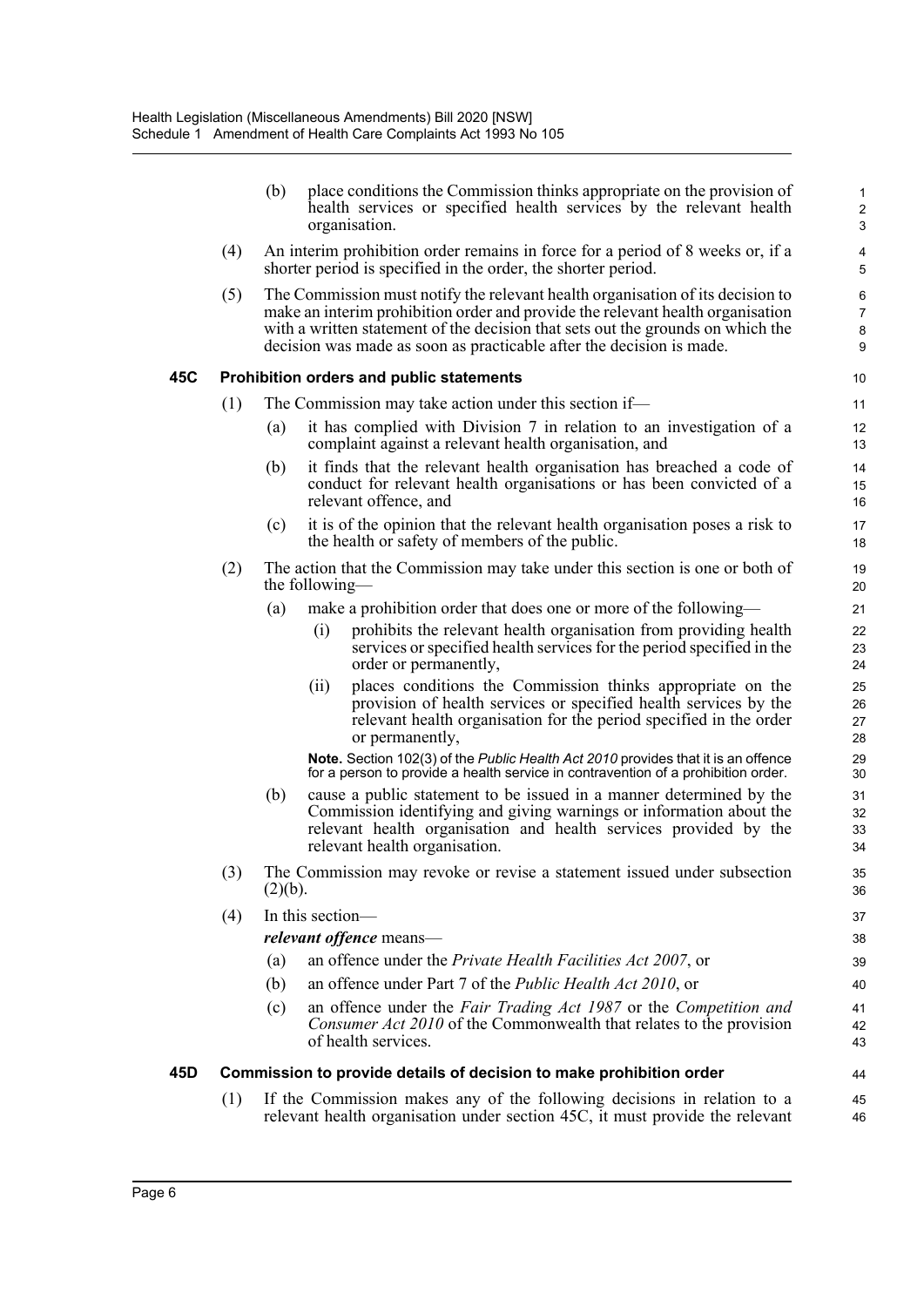health organisation with a written statement of the decision as soon as practicable after the decision is made— (a) a decision that the relevant health organisation has breached a code of conduct for relevant health organisations, (b) a decision to make a prohibition order in relation to the relevant health organisation, (c) a decision to issue, revoke or revise a public statement about the relevant health organisation under section 45C. (2) The statement of a decision must— (a) set out all findings on material questions of fact, and (b) refer to all evidence or other material on which the findings were based, and (c) give the reasons for the decision. (3) Subject to subsections (4) and (5), the Commission— (a) must provide a statement of the decision to the complainant, if any, and (b) may provide a statement of the decision to a professional body or association that the Commission considers to be relevant to the relevant health organisation or to the area of practice to which the complaint relates, and (c) may make a statement of the decision publicly available. (4) The Commission may remove from a statement of a decision that is provided to a person or body, or made publicly available, under subsection (3) material that it considers to be confidential information. (5) If confidential material is not included in the statement of a decision the statement should indicate that confidential material has been removed. (6) This section does not affect the power of a court to make an order for the discovery of documents or to require the giving of evidence or the production of documents to a court. (7) In this section *confidential information* means information that— (a) has not previously been published or made available to the public when a written statement of a decision to which it is or may be relevant is being prepared, and (b) relates to the personal or business affairs of a person, other than the person to whom the Commission is required to provide the written statement of the decision, and (c) is information— (i) that was supplied in confidence, or (ii) the publication of which would reveal a trade secret, or (iii) that was provided in compliance with a duty imposed by or under an Act, or (iv) the provision of which by the Commission would be in breach of an Act or law. 1 2 3 4 5 6 7 8 9 10 11 12 13 14 15 16 17 18 19 20 21 22 23  $24$ 25 26 27 28 29 30 31 32 33 34 35 36 37 38 39 40 41 42 43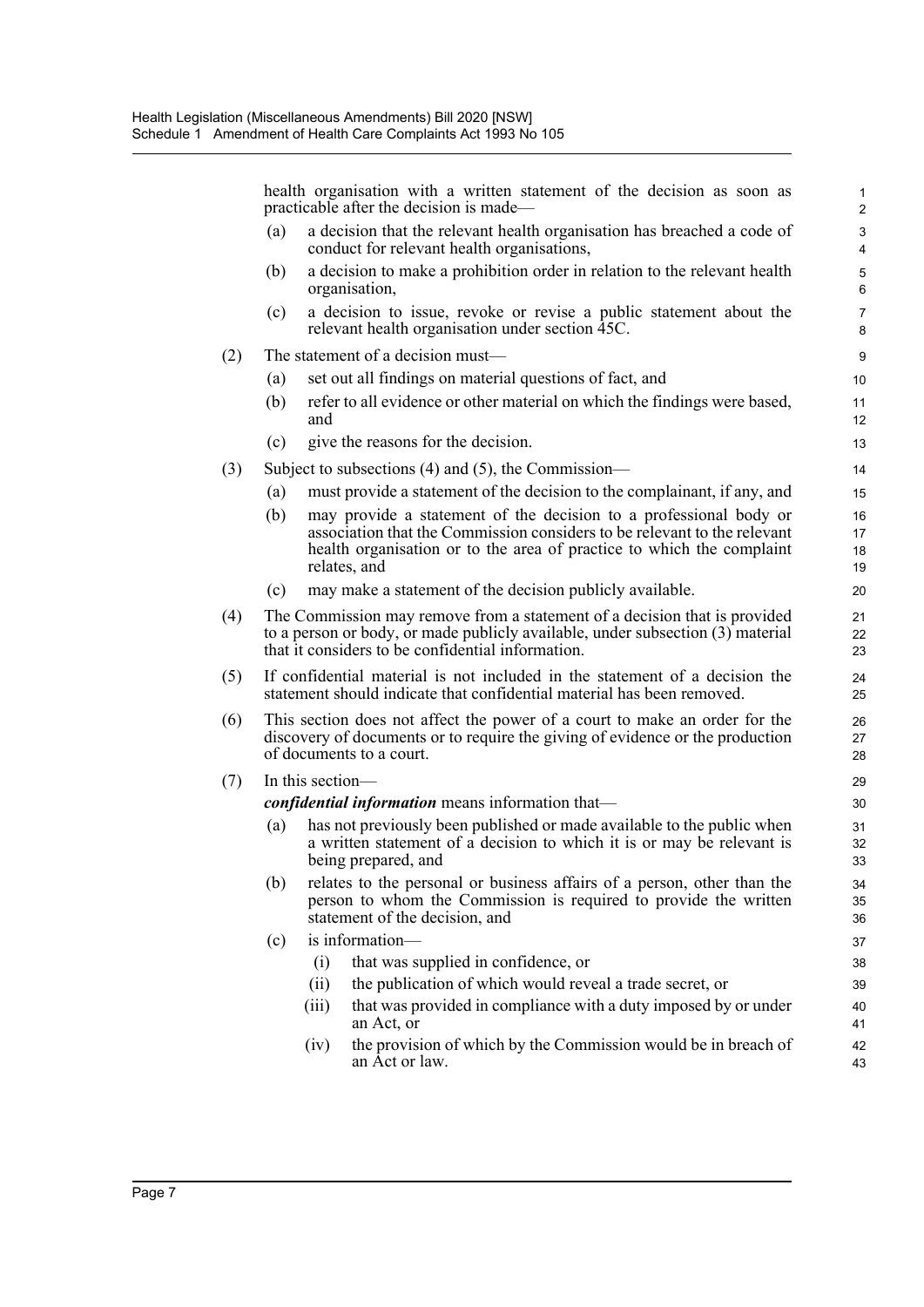|        | 45E                                                   |     |                   | Administrative review by Civil and Administrative Tribunal                                                                                                                                                                          | 1                               |  |  |
|--------|-------------------------------------------------------|-----|-------------------|-------------------------------------------------------------------------------------------------------------------------------------------------------------------------------------------------------------------------------------|---------------------------------|--|--|
|        |                                                       | (1) |                   | A relevant health organisation may apply to the Civil and Administrative<br>Tribunal for an administrative review under the Administrative Decisions<br><i>Review Act 1997</i> of the following decisions under section 45B or 45C— | $\mathbf 2$<br>$\mathsf 3$<br>4 |  |  |
|        |                                                       |     | (a)               | a decision that the relevant health organisation has breached a code of<br>conduct for relevant health organisations,                                                                                                               | 5<br>6                          |  |  |
|        |                                                       |     | (b)               | a decision to make an interim prohibition order or a prohibition order in<br>relation to the relevant health organisation,                                                                                                          | $\overline{7}$<br>8             |  |  |
|        |                                                       |     | (c)               | a decision to issue, revoke or revise a public statement about the<br>relevant health organisation.                                                                                                                                 | 9<br>10                         |  |  |
|        |                                                       | (2) | decision.         | An application under this section is to be made within 28 days after the day on<br>which the relevant health organisation is provided with the statement of the                                                                     | 11<br>12<br>13                  |  |  |
|        | 45F                                                   |     |                   | <b>Register of orders</b>                                                                                                                                                                                                           | 14                              |  |  |
|        |                                                       |     |                   | The Commission is to-                                                                                                                                                                                                               | 15                              |  |  |
|        |                                                       |     | (a)               | keep a register containing copies of all prohibition orders and interim<br>prohibition orders in force under this Division, and                                                                                                     | 16<br>17                        |  |  |
|        |                                                       |     | (b)               | cause the contents of the register to be made available for inspection<br>free of charge by the public on the Commission's website.                                                                                                 | 18<br>19                        |  |  |
| $[22]$ | Part 3A                                               |     |                   |                                                                                                                                                                                                                                     | 20                              |  |  |
|        | Insert after Part 3-                                  |     |                   |                                                                                                                                                                                                                                     |                                 |  |  |
|        | Part 3A Assessment of compliance with relevant matter |     |                   |                                                                                                                                                                                                                                     |                                 |  |  |
|        | 63A                                                   |     | <b>Definition</b> |                                                                                                                                                                                                                                     | 23                              |  |  |
|        |                                                       |     |                   | In this Part-                                                                                                                                                                                                                       | 24                              |  |  |
|        |                                                       |     |                   | <i>relevant matter</i> means—                                                                                                                                                                                                       | 25                              |  |  |
|        |                                                       |     | (a)               | an interim prohibition order or a prohibition order, or                                                                                                                                                                             | 26                              |  |  |
|        |                                                       |     | (b)               | a recommendation made by the Commission in a report under section<br>$42(1)(b)$ , or                                                                                                                                                | 27<br>28                        |  |  |
|        |                                                       |     | (c)               | a prohibition order made under section 149C(5) of the <i>Health</i><br>Practitioner Regulation National Law (NSW), or                                                                                                               | 29<br>30                        |  |  |
|        |                                                       |     | (d)               | another matter prescribed by the regulations for the purposes of this<br>definition.                                                                                                                                                | 31<br>32                        |  |  |
|        | 63B                                                   |     |                   | <b>Compliance with relevant matter</b>                                                                                                                                                                                              | 33                              |  |  |
|        |                                                       |     |                   | The Commission may take action under this Part to assess a person's<br>compliance with a relevant matter.                                                                                                                           | 34<br>35                        |  |  |
|        | 63C                                                   |     |                   | Authorisation of persons to assess compliance                                                                                                                                                                                       | 36                              |  |  |
|        |                                                       | (1) |                   | The Commission may authorise an officer of the Commission, in writing, to<br>exercise the functions under section 63E.                                                                                                              | 37<br>38                        |  |  |
|        |                                                       | (2) |                   | The Commission must provide an authorised person with a certificate of<br>authority in the form set out in Schedule 1.                                                                                                              | 39<br>40                        |  |  |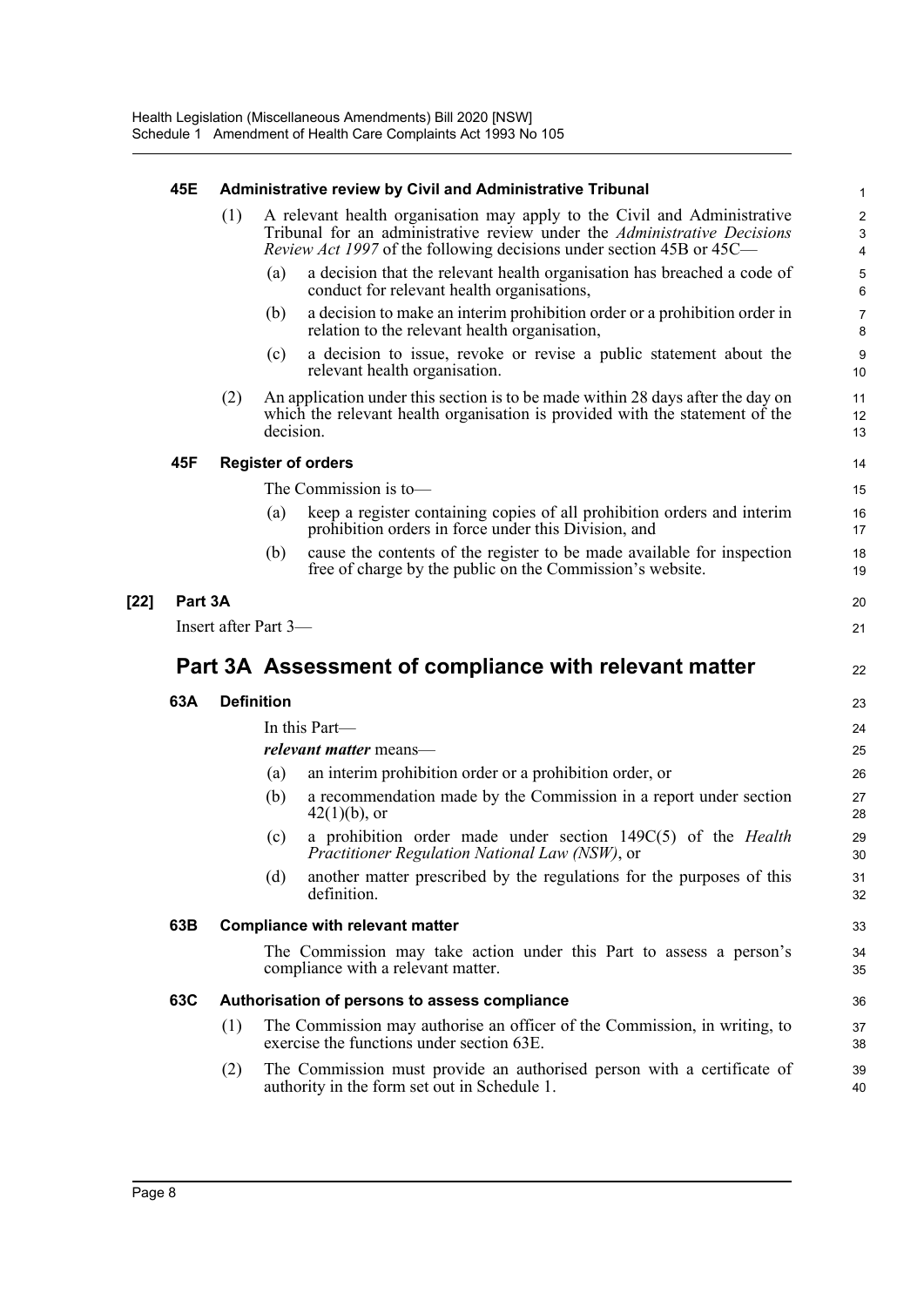|     | (3) |                                                                                                                                          | An authorised person exercising in a place a function conferred on the person<br>under section 63E must, if requested by a person apparently in charge of the<br>place, produce the certificate to the person.                                             | $\mathbf{1}$<br>$\overline{c}$<br>3 |  |  |
|-----|-----|------------------------------------------------------------------------------------------------------------------------------------------|------------------------------------------------------------------------------------------------------------------------------------------------------------------------------------------------------------------------------------------------------------|-------------------------------------|--|--|
| 63D |     |                                                                                                                                          | Consent or search warrant required for residential premises                                                                                                                                                                                                | 4                                   |  |  |
|     |     |                                                                                                                                          | An authorised person may not enter a part of premises used solely for<br>residential purposes and exercise a function under section 63E except—                                                                                                            | $\mathbf 5$<br>6                    |  |  |
|     |     | (a)                                                                                                                                      | with the consent of the occupier of the premises, or                                                                                                                                                                                                       | $\overline{7}$                      |  |  |
|     |     | (b)                                                                                                                                      | under the authority of a search warrant.                                                                                                                                                                                                                   | 8                                   |  |  |
| 63E |     |                                                                                                                                          | Powers of entry, search and seizure                                                                                                                                                                                                                        | 9                                   |  |  |
|     | (1) | An authorised person may, for the purpose of assessing a person's compliance<br>with a relevant matter, do one or more of the following— |                                                                                                                                                                                                                                                            |                                     |  |  |
|     |     | (a)                                                                                                                                      | at any reasonable time, enter and inspect premises if the authorised<br>person reasonably believes it is necessary to enter the premises for the<br>purpose of ascertaining whether the relevant matter is being complied<br>with or has been contravened, | 12<br>13<br>14<br>15                |  |  |
|     |     | (b)                                                                                                                                      | examine, seize, retain or remove equipment that the authorised person<br>reasonably believes is, has been or may be used in connection with a<br>possible contravention,                                                                                   | 16<br>17<br>18                      |  |  |
|     |     | (c)                                                                                                                                      | require the production of and inspect stocks of any substance or drugs<br>in or about the premises,                                                                                                                                                        | 19<br>20                            |  |  |
|     |     | (d)                                                                                                                                      | seize stocks of any substance or drugs in or about the premises,                                                                                                                                                                                           | 21                                  |  |  |
|     |     | (e)                                                                                                                                      | require a person within the premises to produce records in the<br>possession or under the control of the person relating to a possible<br>contravention,                                                                                                   | 22<br>23<br>24                      |  |  |
|     |     | (f)                                                                                                                                      | take copies of, or extracts or notes from, the records,                                                                                                                                                                                                    | 25                                  |  |  |
|     |     | (g)                                                                                                                                      | remove the records for the purposes of taking copies of, or notes from,<br>the records,                                                                                                                                                                    | 26<br>27                            |  |  |
|     |     | (h)                                                                                                                                      | require a person at the premises to answer questions or otherwise<br>provide information in relation to a possible contravention,                                                                                                                          | 28<br>29                            |  |  |
|     |     | (i)                                                                                                                                      | require the owner or occupier of the premises to provide the authorised<br>person with the assistance and facilities reasonably necessary to enable<br>the authorised person to exercise the functions of an authorised person<br>under this section.      | 30<br>31<br>32<br>33                |  |  |
|     |     |                                                                                                                                          | (2) If an authorised person removes records for the purposes of taking copies of,<br>or notes from, the records, the authorised person must return the records to the<br>owner of the records as soon as practicable.                                      | 34<br>35<br>36                      |  |  |
| 63F |     | <b>Search warrant</b>                                                                                                                    |                                                                                                                                                                                                                                                            | 37                                  |  |  |
|     | (1) | matter.                                                                                                                                  | An authorised person may apply to an authorised officer for a search warrant<br>if the person has reasonable grounds for believing that entry to premises is<br>necessary for the purpose of assessing a person's compliance with a relevant               | 38<br>39<br>40<br>41                |  |  |
|     | (2) |                                                                                                                                          | An authorised officer to whom an application is made under this section may,<br>if satisfied that there are reasonable grounds for doing so, issue a search<br>warrant authorising an authorised person named in the search warrant to-                    | 42<br>43<br>44                      |  |  |
|     |     | (a)                                                                                                                                      | enter the premises specified in the warrant, and                                                                                                                                                                                                           | 45                                  |  |  |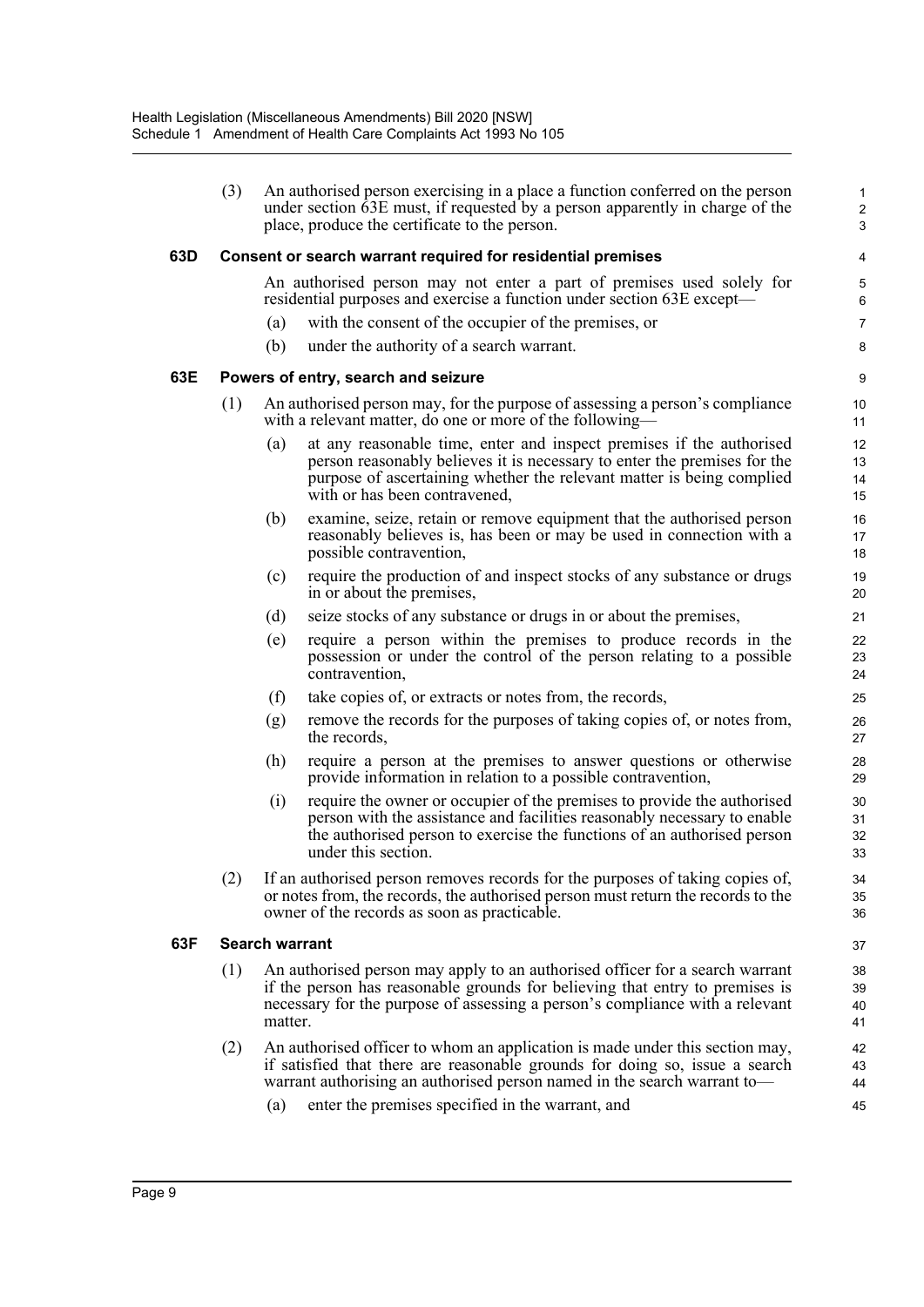|        |                         | (b) | exercise on the premises the functions of an authorised person under<br>section 63E.                                                                                                                                                                                                                                                                                         | $\mathbf{1}$<br>$\boldsymbol{2}$       |
|--------|-------------------------|-----|------------------------------------------------------------------------------------------------------------------------------------------------------------------------------------------------------------------------------------------------------------------------------------------------------------------------------------------------------------------------------|----------------------------------------|
|        | (3)                     |     | Part 5, Division 4 of the Law Enforcement (Powers and Responsibilities) Act<br>2002 applies to a search warrant issued under this section.                                                                                                                                                                                                                                   | $\mathsf 3$<br>$\overline{\mathbf{4}}$ |
|        | (4)                     |     | In this section—                                                                                                                                                                                                                                                                                                                                                             | 5                                      |
|        |                         |     | <b>authorised officer</b> has the same meaning as in the Law Enforcement (Powers<br>and Responsibilities) Act 2002.                                                                                                                                                                                                                                                          | 6<br>$\overline{7}$                    |
|        | 63G                     |     | Power of Commission to obtain information, records and evidence                                                                                                                                                                                                                                                                                                              | 8                                      |
|        | (1)                     |     | If the Commission is assessing compliance with a relevant matter and is of the<br>opinion that a person is capable of giving information, producing documents,<br>including medical records, or giving evidence that would assist in the<br>assessment, the Commission may, by written notice given to the person,<br>require the person to do one or more of the following— | 9<br>10<br>11<br>12<br>13              |
|        |                         | (a) | give to the Commission the information known to the person-                                                                                                                                                                                                                                                                                                                  | 14                                     |
|        |                         |     | in writing signed by the person or, for a corporation, by a<br>(i)<br>competent officer of the corporation, and                                                                                                                                                                                                                                                              | 15<br>16                               |
|        |                         |     | within the reasonable time and in the way specified in the notice,<br>(11)                                                                                                                                                                                                                                                                                                   | 17                                     |
|        |                         | (b) | produce the documents to the Commission in accordance with the<br>notice,                                                                                                                                                                                                                                                                                                    | 18<br>19                               |
|        |                         | (c) | appear before the Commissioner, or a member of staff of the<br>Commission authorised by the Commissioner, at a time and place<br>specified in the notice that is reasonable and give the evidence, either<br>orally or in writing, and produce the documents.                                                                                                                | 20<br>21<br>22<br>23                   |
|        | (2)                     |     | Information and documents may be given or provided to the Commission in<br>compliance with this section despite another Act or law (other than Division<br>6B or 6C of Part 2 of the <i>Health Administration Act 1982</i> ).                                                                                                                                                | 24<br>25<br>26                         |
|        | (3)                     |     | Section 37A applies in relation to information, documents or answers required<br>to be given or produced under this section in the same way as that section<br>applies in relation to a requirement under section 21A or 34A to give or<br>produce information, documents or answers.                                                                                        | 27<br>28<br>29<br>30                   |
|        | (4)                     |     | A person who is subject to a requirement under subsection (1) must not,<br>without reasonable excuse, fail to comply with the requirement.                                                                                                                                                                                                                                   | 31<br>32                               |
|        |                         |     | Maximum penalty-200 penalty units.                                                                                                                                                                                                                                                                                                                                           | 33                                     |
|        |                         |     | Note. Failure of a health practitioner to comply with subsection (4) may constitute<br>unsatisfactory professional conduct under the Health Practitioner Regulation National<br>Law (NSW).                                                                                                                                                                                   | 34<br>35<br>36                         |
| $[23]$ |                         |     | <b>Section 80 Functions of Commission</b>                                                                                                                                                                                                                                                                                                                                    | 37                                     |
|        |                         |     | Insert after the first dot point in section $80(1)(a)$ —                                                                                                                                                                                                                                                                                                                     | 38                                     |
|        |                         |     | complaints relating to a relevant health organisation, including an<br>alleged breach by a relevant health organisation of a code of conduct<br>prescribed by the regulations made under section $100(1)(c)$ of the<br>Public Health Act 2010                                                                                                                                | 39<br>40<br>41<br>42                   |
| $[24]$ | Section 94A, heading    |     |                                                                                                                                                                                                                                                                                                                                                                              | 43                                     |
|        |                         |     | Omit "or services". Insert instead ", health services or health service providers".                                                                                                                                                                                                                                                                                          | 44                                     |
| $[25]$ | Section 94A(1) and (1A) |     |                                                                                                                                                                                                                                                                                                                                                                              | 45                                     |
|        |                         |     | Omit "or health service" wherever occurring.                                                                                                                                                                                                                                                                                                                                 | 46                                     |

Omit "or health service" wherever occurring.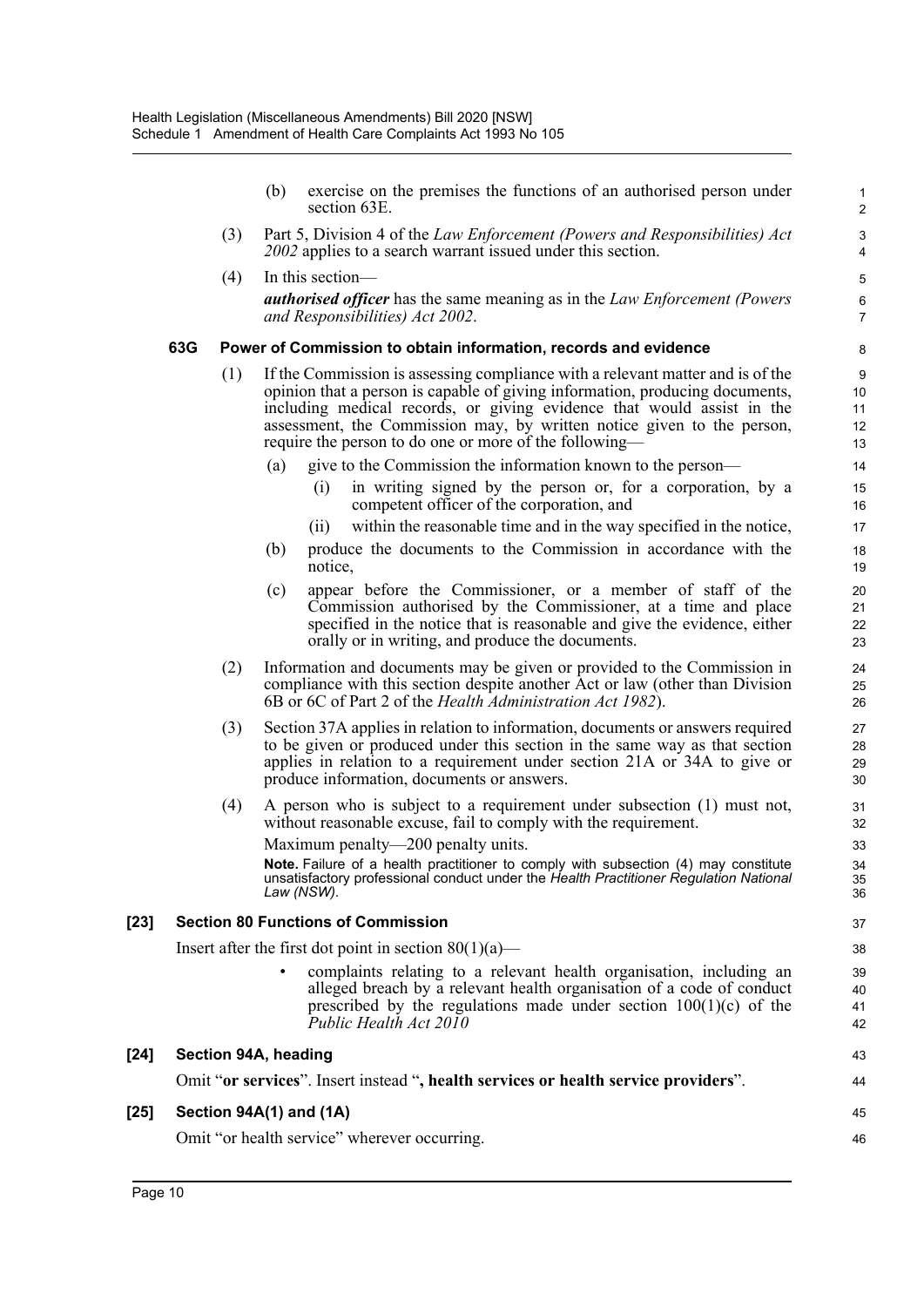|        |                                                                                |                      |     | Insert instead ", health service or health service provider".                                                                                                                                                                                                                                                                                                  | 1                          |  |  |
|--------|--------------------------------------------------------------------------------|----------------------|-----|----------------------------------------------------------------------------------------------------------------------------------------------------------------------------------------------------------------------------------------------------------------------------------------------------------------------------------------------------------------|----------------------------|--|--|
| $[26]$ |                                                                                |                      |     | Section 94C Protection from liability for certain publications                                                                                                                                                                                                                                                                                                 | 2                          |  |  |
|        |                                                                                |                      |     | Insert "45C, 45D," after "41B," in section $94C(1)$ .                                                                                                                                                                                                                                                                                                          | 3                          |  |  |
| $[27]$ |                                                                                | Sections 97A and 97B |     |                                                                                                                                                                                                                                                                                                                                                                | 4                          |  |  |
|        | Insert after section 97-                                                       |                      |     |                                                                                                                                                                                                                                                                                                                                                                |                            |  |  |
|        | 97A<br>Offence—obstructing an authorised person or providing false information |                      |     |                                                                                                                                                                                                                                                                                                                                                                |                            |  |  |
|        |                                                                                |                      |     | A person is guilty of an offence if the person—                                                                                                                                                                                                                                                                                                                | 7                          |  |  |
|        |                                                                                |                      | (a) | prevents an authorised person from exercising a function under section<br>33 or 63E, or                                                                                                                                                                                                                                                                        | 8<br>9                     |  |  |
|        |                                                                                |                      | (b) | hinders or obstructs an authorised person in the exercise of a function<br>under section 33 or 63E, or                                                                                                                                                                                                                                                         | 10<br>11                   |  |  |
|        |                                                                                |                      | (c) | without reasonable excuse, refuses or fails to comply with a<br>requirement made by or to answer a question asked by an authorised<br>person under section 33 or 63E, or                                                                                                                                                                                       | 12<br>13<br>14             |  |  |
|        |                                                                                |                      | (d) | provides information knowing that it is false or misleading in a material<br>particular to an authorised person, the Commissioner or a member of<br>staff of the Commission in connection with the exercise of their<br>functions under this Act in relation to a complaint.                                                                                   | 15<br>16<br>17<br>18       |  |  |
|        |                                                                                |                      |     | Maximum penalty—200 penalty units.                                                                                                                                                                                                                                                                                                                             | 19                         |  |  |
|        | 97B                                                                            |                      |     | Offence-impersonating an authorised person                                                                                                                                                                                                                                                                                                                     | 20                         |  |  |
|        |                                                                                |                      |     | A person who impersonates or falsely represents that the person is an<br>authorised person is guilty of an offence.                                                                                                                                                                                                                                            | 21<br>22                   |  |  |
|        |                                                                                |                      |     | Maximum penalty—200 penalty units.                                                                                                                                                                                                                                                                                                                             | 23                         |  |  |
| $[28]$ |                                                                                |                      |     | Section 98 Offence-intimidation or bribery of complainants                                                                                                                                                                                                                                                                                                     | 24                         |  |  |
|        |                                                                                |                      |     | Omit "50 penalty units" from the penalty provision. Insert instead "200 penalty units".                                                                                                                                                                                                                                                                        | 25                         |  |  |
| $[29]$ |                                                                                |                      |     | Section 99A Offence-improper disclosure of information                                                                                                                                                                                                                                                                                                         | 26                         |  |  |
|        |                                                                                |                      |     | Insert after section $99A(2)$ —                                                                                                                                                                                                                                                                                                                                | 27                         |  |  |
|        |                                                                                | (2A)                 |     | A professional council, or a person exercising functions on behalf of a<br>professional council, may not be compelled in any legal proceedings to give<br>evidence about, or produce documents containing, information exchanged between a professional council and the Commission under this Act or the<br>Health Practitioner Regulation National Law (NSW). | 28<br>29<br>30<br>31<br>32 |  |  |
| $[30]$ |                                                                                | Section 99A(3)       |     |                                                                                                                                                                                                                                                                                                                                                                | 33                         |  |  |
|        |                                                                                |                      |     | Omit "Subsection (2) does". Insert instead "Subsections (2) and (2A) do".                                                                                                                                                                                                                                                                                      | 34                         |  |  |
| $[31]$ |                                                                                | Section 99A(3)(e)    |     |                                                                                                                                                                                                                                                                                                                                                                | 35                         |  |  |
|        |                                                                                |                      |     | Insert after section $99A(3)(d)$ —                                                                                                                                                                                                                                                                                                                             | 36                         |  |  |
|        |                                                                                |                      | (e) | in relation to subsection $(2A)$ —proceedings under the <i>Health</i><br>Practitioner Regulation National Law (NSW), but only if-                                                                                                                                                                                                                              | 37<br>38                   |  |  |
|        |                                                                                |                      |     | the professional council is a party to the proceedings, and<br>(i)<br>the information is necessary for the just and equitable resolution<br>(ii)<br>of the proceedings.                                                                                                                                                                                        | 39<br>40<br>41             |  |  |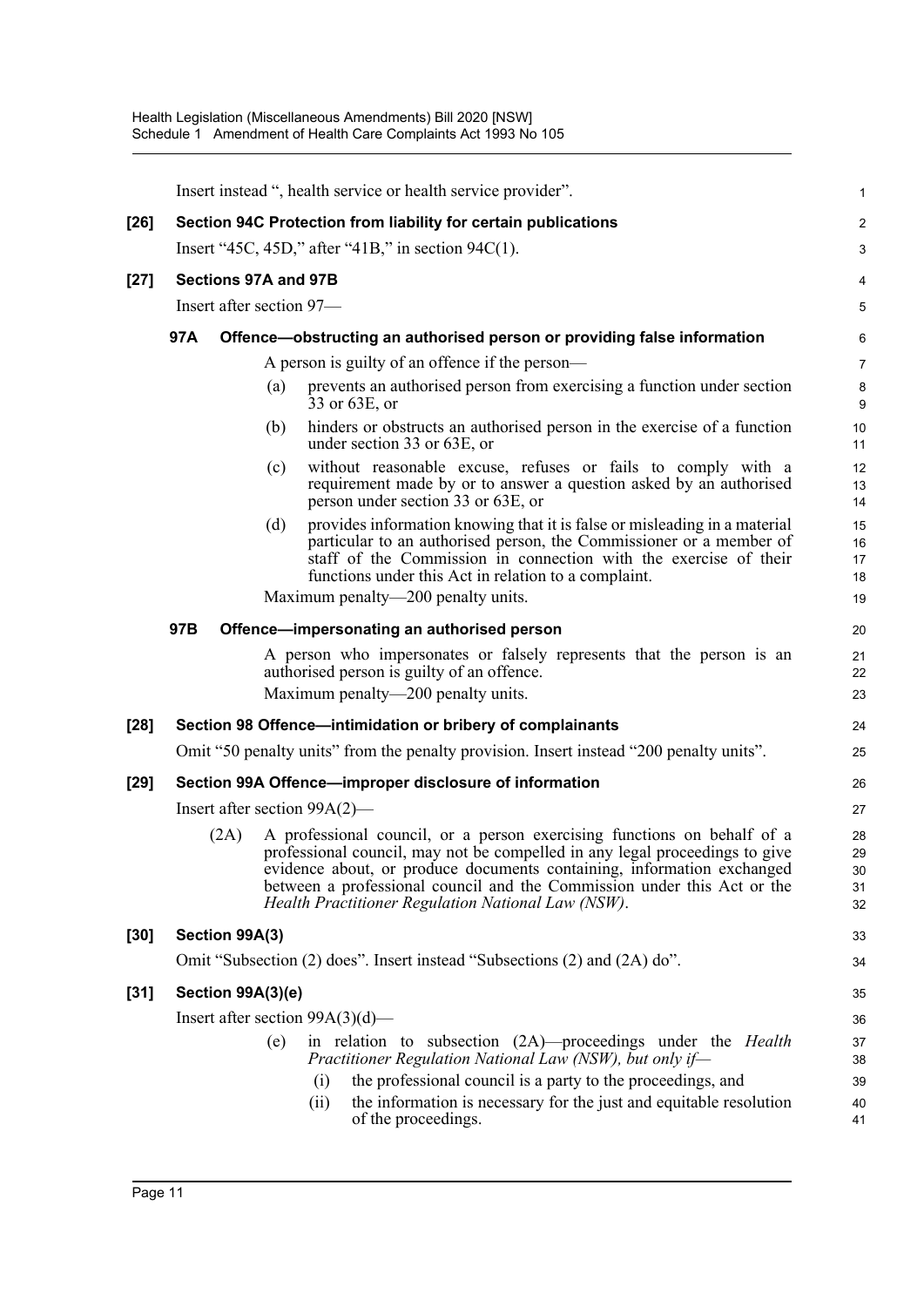| [32] | <b>Schedule 1</b><br>Omit the Schedule. Insert instead—        |                                                                                                                                                                                                                | 2           |
|------|----------------------------------------------------------------|----------------------------------------------------------------------------------------------------------------------------------------------------------------------------------------------------------------|-------------|
|      | <b>Schedule 1</b><br><b>Certificate of authority</b>           |                                                                                                                                                                                                                | 3           |
|      |                                                                | (sections $31(2)$ and $63C(2)$ )                                                                                                                                                                               | 4           |
|      | (Health Care Complaints Act 1993)                              |                                                                                                                                                                                                                | 5           |
|      | Valid until [date]                                             | No.[number]                                                                                                                                                                                                    |             |
|      | [photograph of person]                                         | This is to certify that [name of person being]<br>authorised], an example of whose signature<br>appears below,<br>[example of signature]                                                                       |             |
|      | back of this certificate.                                      | is authorised under section *31(2)/63C(2) of the <i>Health Care Complaints Act 1993</i> to exercise the<br>functions set out in section *33/63E of the Act. The terms of section *33/63E are reproduced on the | 6<br>7<br>8 |
|      | [signature]<br>Commissioner, Health Care Complaints Commission |                                                                                                                                                                                                                | 9<br>10     |
|      | [Date]                                                         |                                                                                                                                                                                                                | 11          |
|      | * Delete whichever is inapplicable.                            |                                                                                                                                                                                                                | 12          |
|      |                                                                |                                                                                                                                                                                                                |             |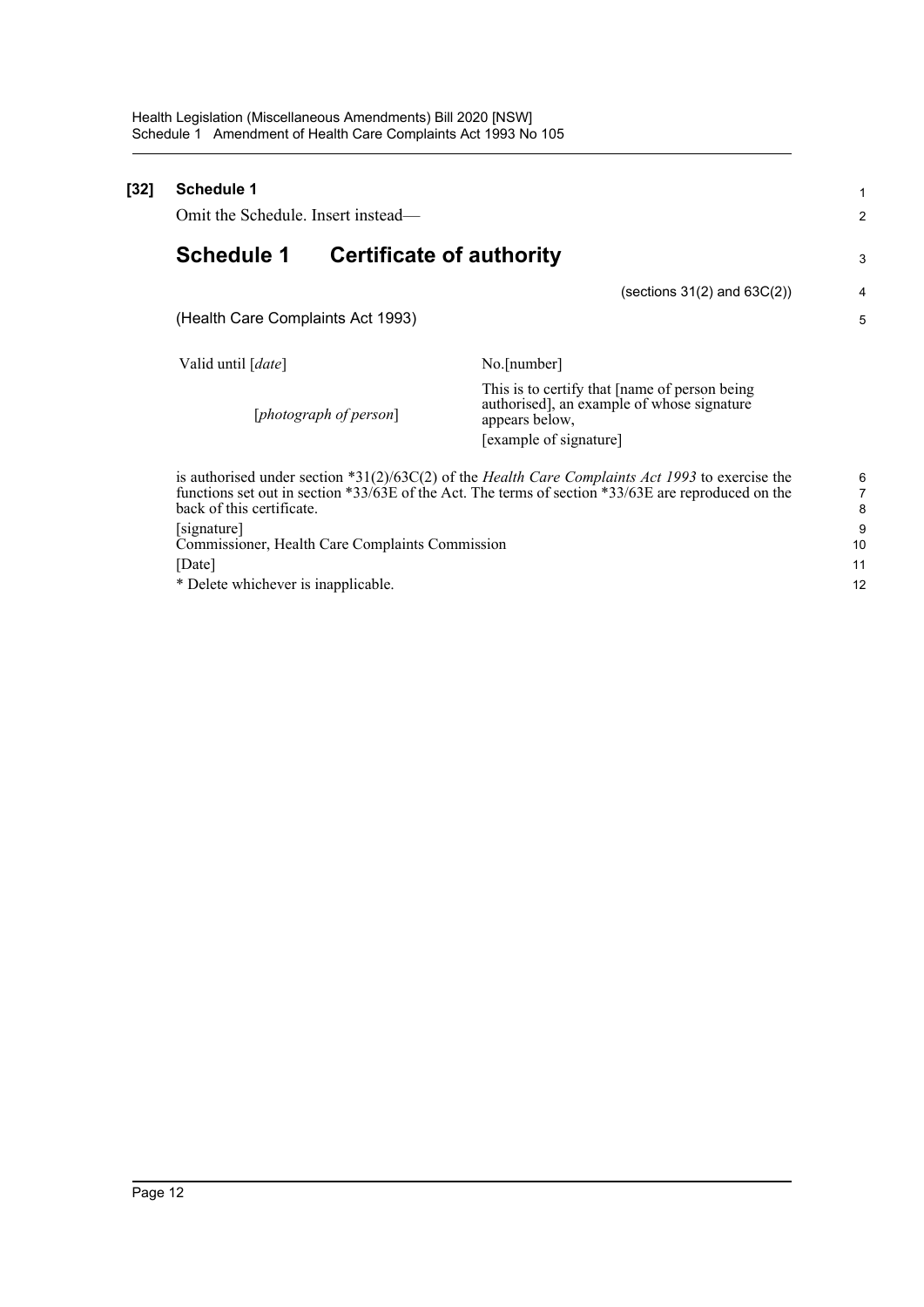## <span id="page-19-0"></span>**Schedule 2 Amendment of Health Practitioner Regulation (Adoption of National Law) Act 2009 No 86**

#### **[1] Schedule 1 Modification of Health Practitioner Regulation National Law**

Insert after section 41D in Schedule 1[8]—

#### **41DA Ministerial control [NSW]**

A Council is subject to the control and direction of the Minister, except in relation to1  $\mathcal{L}$ 

3 4

17 18

38 39

40 41

- (a) the assessment or management of a complaint about a registered health practitioner or a student, including a decision to refer a complaint to a committee or the Tribunal; and
- (b) the assessment or management of a registered health practitioner or student who was or is the subject of a complaint or whose registration is subject to a condition, including a decision to refer a matter concerning the practitioner or student to the Tribunal; and
- (c) the terms of a recommendation by the Council; and
- (d) the contents of a report of the Council.

#### **[2] Schedule 1[8], section 41O**

|     | Omit "Subdivision 2 or 7 of Division 3 of". |
|-----|---------------------------------------------|
| [3] | Schedule 1[13], section 139B(1)(e)          |

Omit "34A(4)". Insert instead "21A(3), 34A(4) or 63G(4)".

#### **[4] Schedule 1[13], section 139I**

Insert at the end of the section—

- (2) A National Board must, within 3 business days of receiving a notice under section 130 from a registered health practitioner or student to whom the following applies, provide the Council for the health profession in which the practitioner or student is registered with a copy of the notice—
	- (a) for a registered health practitioner—
		- (i) the relevant event the subject of the notice, or the matters to which the relevant event relates, occurred in or relates to New South Wales; or
		- (ii) the principal place of practice of the registered health practitioner is in New South Wales;
	- (b) for a student—the relevant event the subject of the notice, or the matters to which the relevant event relates, occurred in or relates to New South Wales.
- (3) In this section *relevant event* has the same meaning as it has in section 130.

#### **[5] Schedule 1[15], section 176BA(8)**

Insert "and section 176BB" after "this section".

#### **[6] Schedule 1[15], section 176BB**

Insert after section 176BA—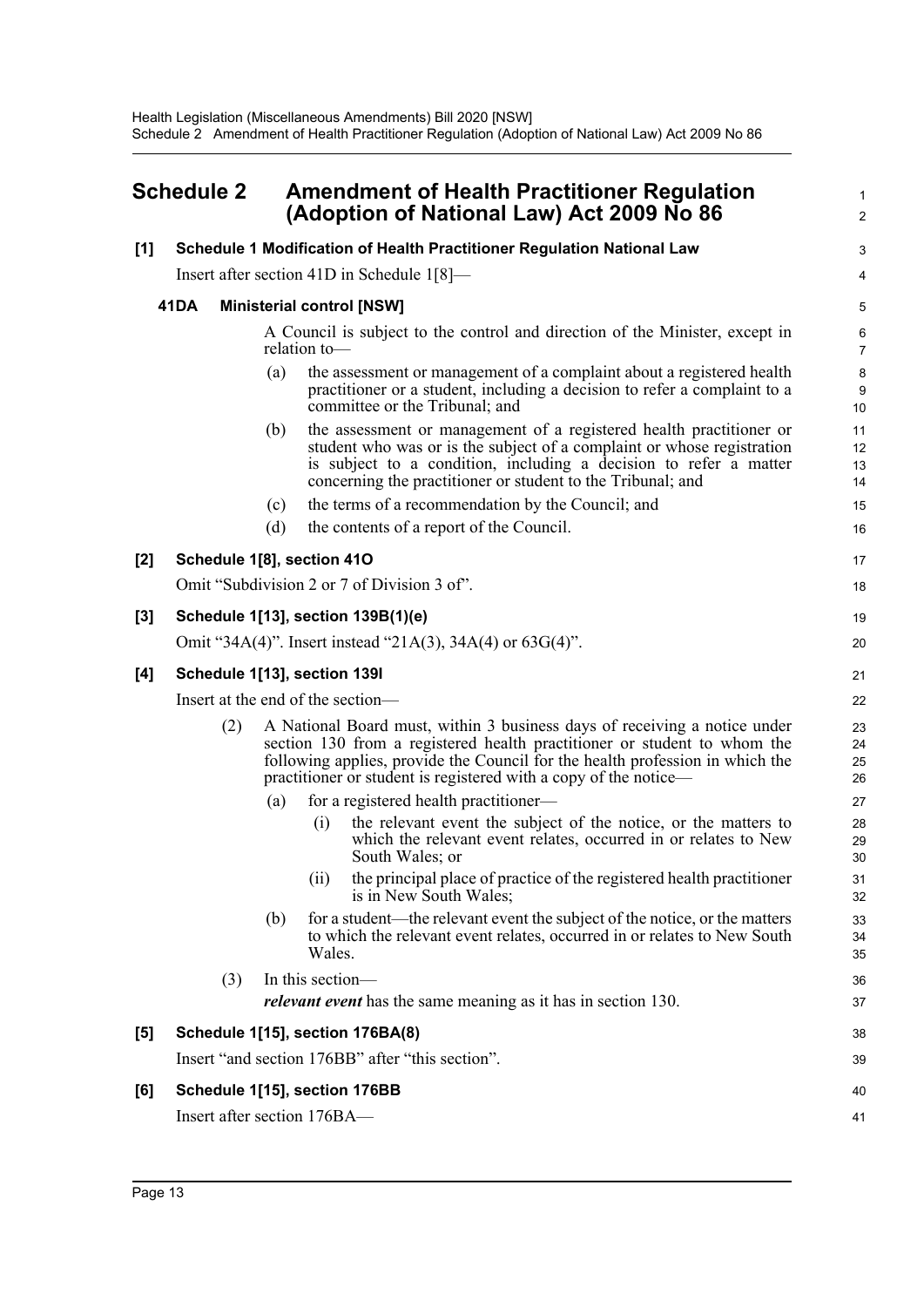#### **176BB Council to notify employers and accreditors about suspension or cancellation of registration and possible contravention of conditions [NSW]**

- (1) A Council must, as soon as practicable after one of the following decisions is made in relation to a registered health practitioner, give written notice of the decision to each employer or accreditor of the practitioner concerned—
	- (a) a decision by the Council to suspend the registered health practitioner's registration;
	- (b) in relation to the Council for the health profession in which the practitioner is registered—
		- (i) a decision by the Tribunal to suspend the registered health practitioner's registration; and

- (ii) a decision by the Tribunal to cancel the registered health practitioner's registration.
- (2) If a Council reasonably believes that a registered health practitioner has contravened a condition imposed on the practitioner's registration, the Council may, if it considers it appropriate, give written notice of the alleged contravention to each employer or accreditor of the practitioner.

#### **[7] Schedule 1[25], Schedule 5F, clause 15(1A)**

Insert after clause 15(1)—

(1A) The declaration must be accompanied by the fee prescribed by the NSW regulations.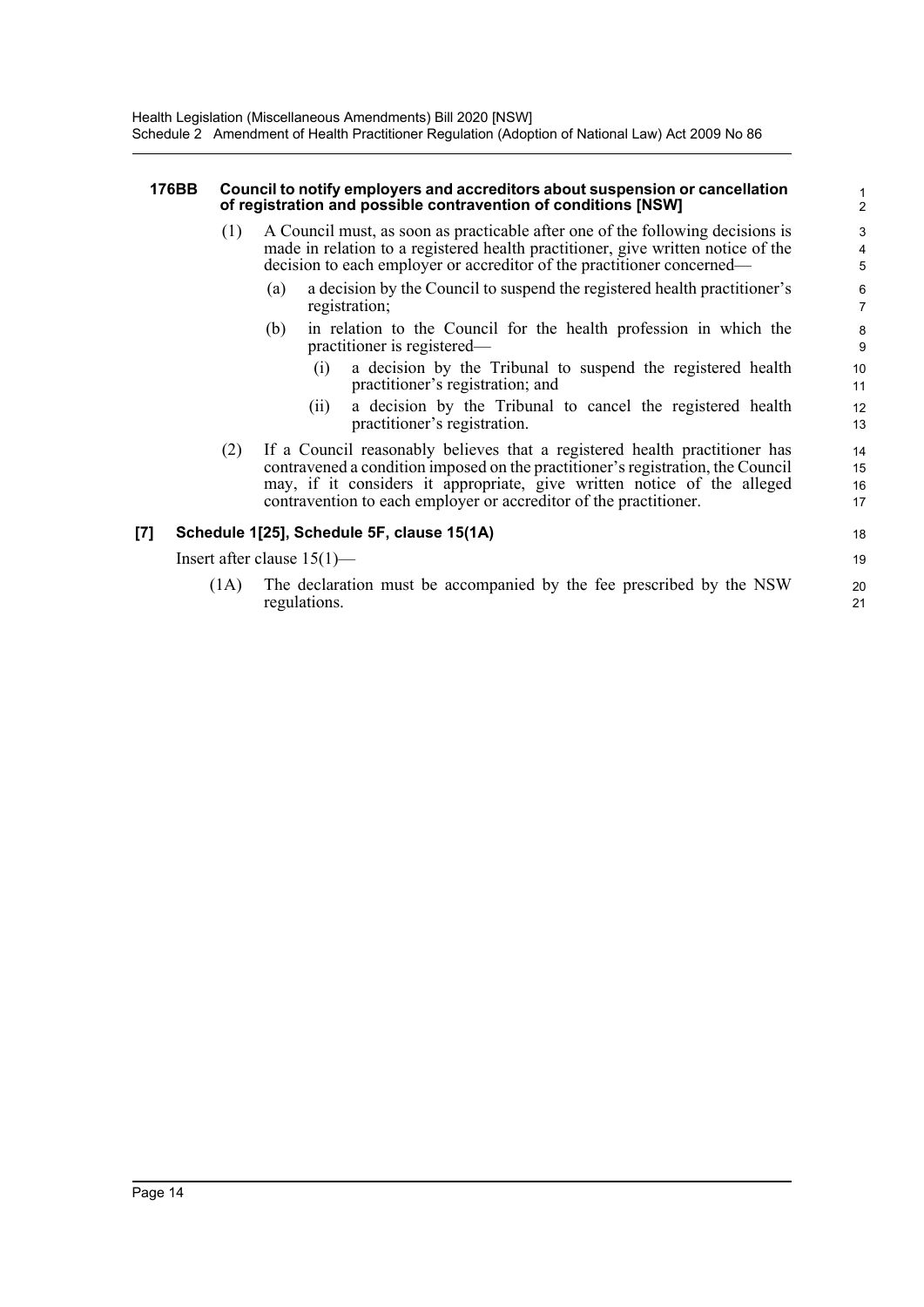## <span id="page-21-0"></span>**Schedule 3 Amendment of Health Services Act 1997 No 154**

#### **[1] Section 99 Duty to report certain criminal and disciplinary matters**

Omit section 99(2). Insert instead—

- (2) A visiting practitioner appointed by a public health organisation who is the subject of one of the following findings must report that fact to the chief executive of the organisation, and provide the chief executive with a copy of the finding, within  $\bar{7}$  days of receiving notice of the finding-
	- (a) a finding of unsatisfactory professional conduct or professional misconduct made under the *Health Practitioner Regulation National Law (NSW)*,

1

25 26

27 28

(b) a finding made under the law of another State or Territory that substantially corresponds to or is substantially the same as a finding referred to in paragraph (a).

#### **[2] Section 117 Duty to report certain criminal conduct and disciplinary matters**

Omit section 117(2). Insert instead—

- (2) A member of staff who is the subject of one of the following findings must report that fact to the chief executive of the relevant organisation, and provide the chief executive with a copy of the finding, within 7 days of receiving notice of the finding—
	- (a) a misconduct finding made under the *Health Practitioner Regulation National Law (NSW)*,
	- (b) a finding made under the law of another State or Territory that substantially corresponds to or is substantially the same as a finding referred to in paragraph (a).

#### **[3] Section 123 Inquiries by Health Secretary**

Omit "122(c)" from section 123(4). Insert instead "122(1)(c)".

#### **[4] Section 126AA**

Insert after section 126—

#### **126AA Provision or disclosure of information**

- (1) A person who conducts or assists in the conduct of a relevant inquiry cannot be compelled, in relation to a document that was prepared, or a communication that was made, for the dominant purpose of a relevant inquiry, to—
	- (a) produce the document or disclose the communication to a court, tribunal, board, person or body, or
	- (b) disclose information that the person obtained from the document or communication to a court, tribunal, board, person or body.
- (2) A document prepared for the dominant purpose of a relevant inquiry cannot be adduced or admitted in proceedings, other than with the consent of the Health Secretary.
- (3) This section does not prevent the Health Secretary from providing a copy of a final report of a relevant inquiry to a person or body at the Health Secretary's discretion.
- (4) In this section—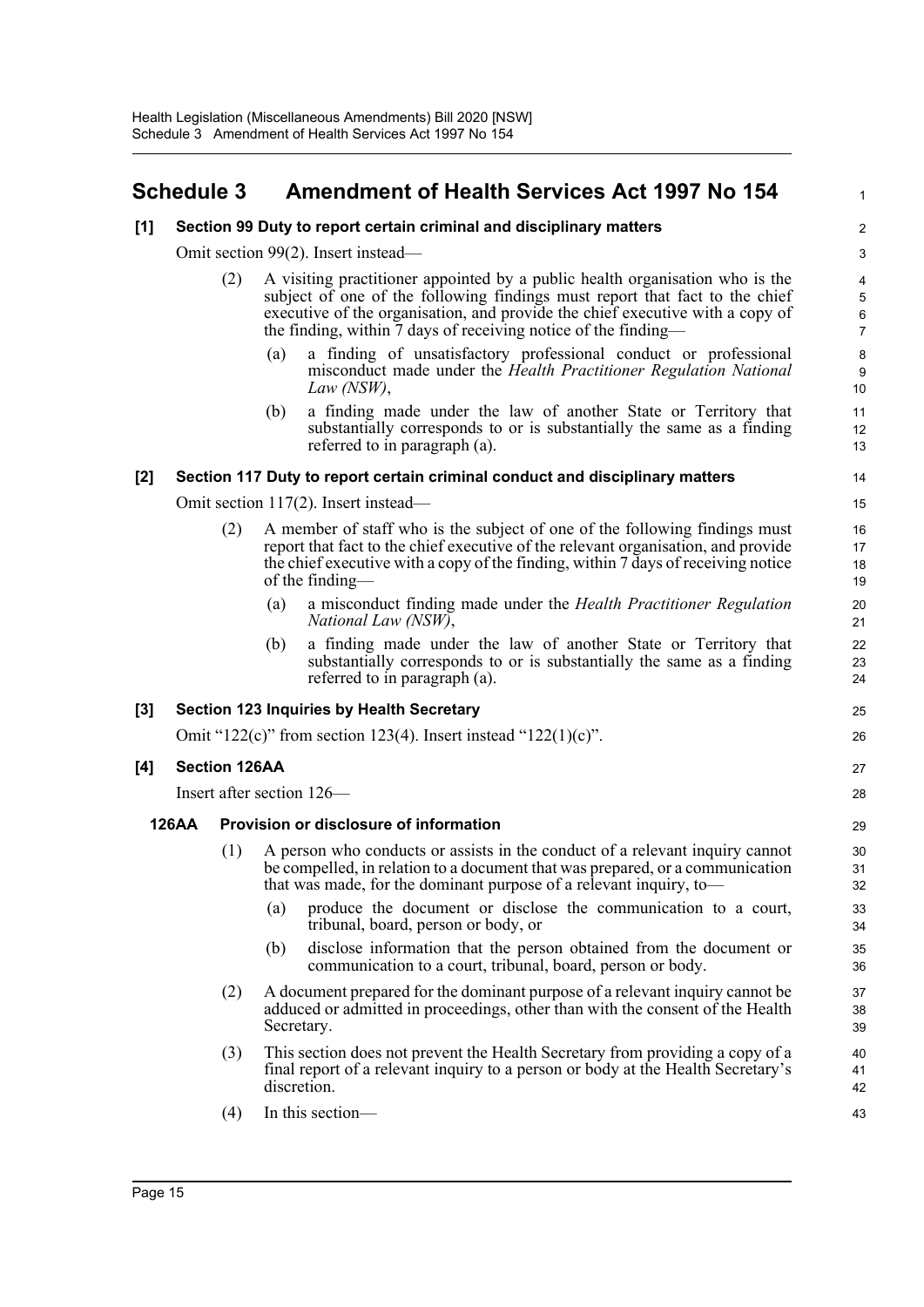|                    | <i>relevant inquiry</i> means an inquiry by the Health Secretary under section<br>$122(1)(c)$ or 123.                                  | $\overline{2}$ |  |  |
|--------------------|----------------------------------------------------------------------------------------------------------------------------------------|----------------|--|--|
| [5]                | <b>Section 127 Determination of subsidies</b>                                                                                          | 3              |  |  |
|                    | Omit "122(e)" from section 127(3). Insert instead "122(1)(e)".                                                                         | 4              |  |  |
| [6]                | Schedule 6 Provisions relating to members and procedure of Ambulance Service<br><b>Advisory Board</b>                                  | 5<br>6         |  |  |
|                    | Omit the definition of <i>staff member</i> from clause 1.                                                                              | 7              |  |  |
| $\left[ 7 \right]$ | Schedule 6, clause 5(c1)                                                                                                               | 8              |  |  |
|                    | Insert after clause $5(c)$ —                                                                                                           | 9              |  |  |
|                    | is removed from office by the Health Secretary under this clause, or<br>(c1)                                                           | 10             |  |  |
| [8]                | Schedule 6, clause 5(g) and (h)                                                                                                        | 11             |  |  |
|                    | Omit "or" from the end of clause $5(g)$ and omit clause $5(h)$ .                                                                       | 12             |  |  |
| [9]                | Schedule 6, clause 5(2)                                                                                                                | 13             |  |  |
|                    | Insert at the end of the clause-                                                                                                       |                |  |  |
|                    | The Health Secretary may remove an appointed member from office at any<br>(2)<br>time, for any reason or no reason and without notice. | 15<br>16       |  |  |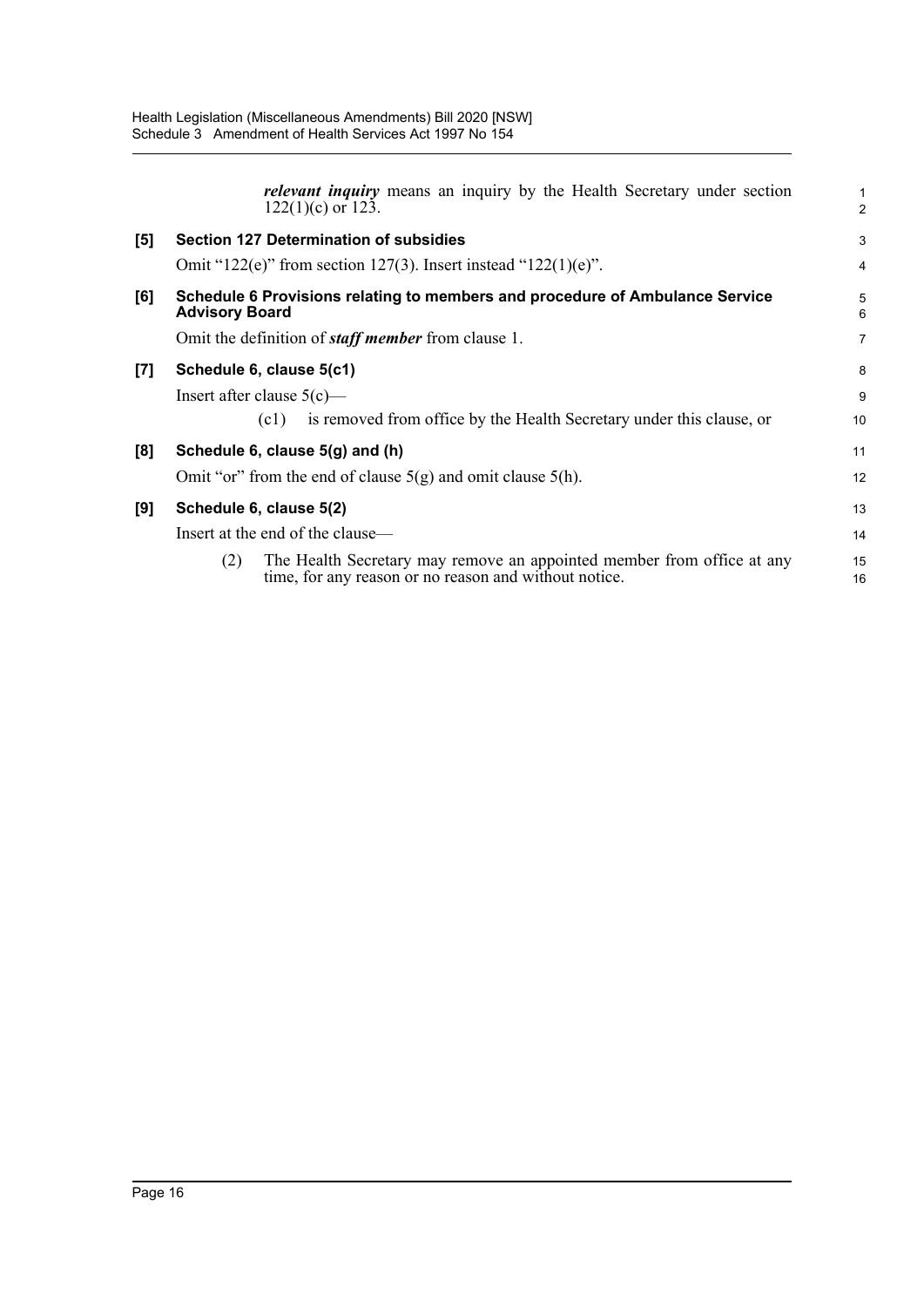## <span id="page-23-0"></span>**Schedule 4 Amendment of Human Tissue Act 1983 No 164**

#### **[1] Section 4 Definitions**

Insert after section 4(1)—

- (1A) The regulations may—
	- (a) prescribe additional bodily materials or classes or types of bodily materials as tissue for the purposes of this Act, and

1

(b) exclude bodily materials or classes or types of bodily materials from being tissue for the purposes of this Act.

#### **[2] Section 25 Consent by coroner**

Omit section 25(1)–(3). Insert instead—

- (1) If a coroner has jurisdiction to hold an inquest under the *Coroners Act 2009* in respect of the death of a person, a designated officer for a hospital, a senior available next of kin or a principal care officer must not authorise the removal of tissue from the person's body unless a coroner has given consent to the removal of the tissue. Maximum penalty—40 penalty units or imprisonment for 6 months, or both.
- (2) A consent by a coroner under this section may be given before a person's death if the coroner reasonably believes the coroner will have jurisdiction to hold an inquest under the *Coroners Act 2009* in respect of the person's death.
- (2A) A consent by a coroner under this section may be withdrawn by the coroner at any time.
	- (3) If a coroner has jurisdiction to hold an inquest under the *Coroners Act 2009* in respect of the death of a person to whom section 24(1) applies, the removal of tissue from the body of the person is not authorised unless a coroner has given consent to the removal of the tissue.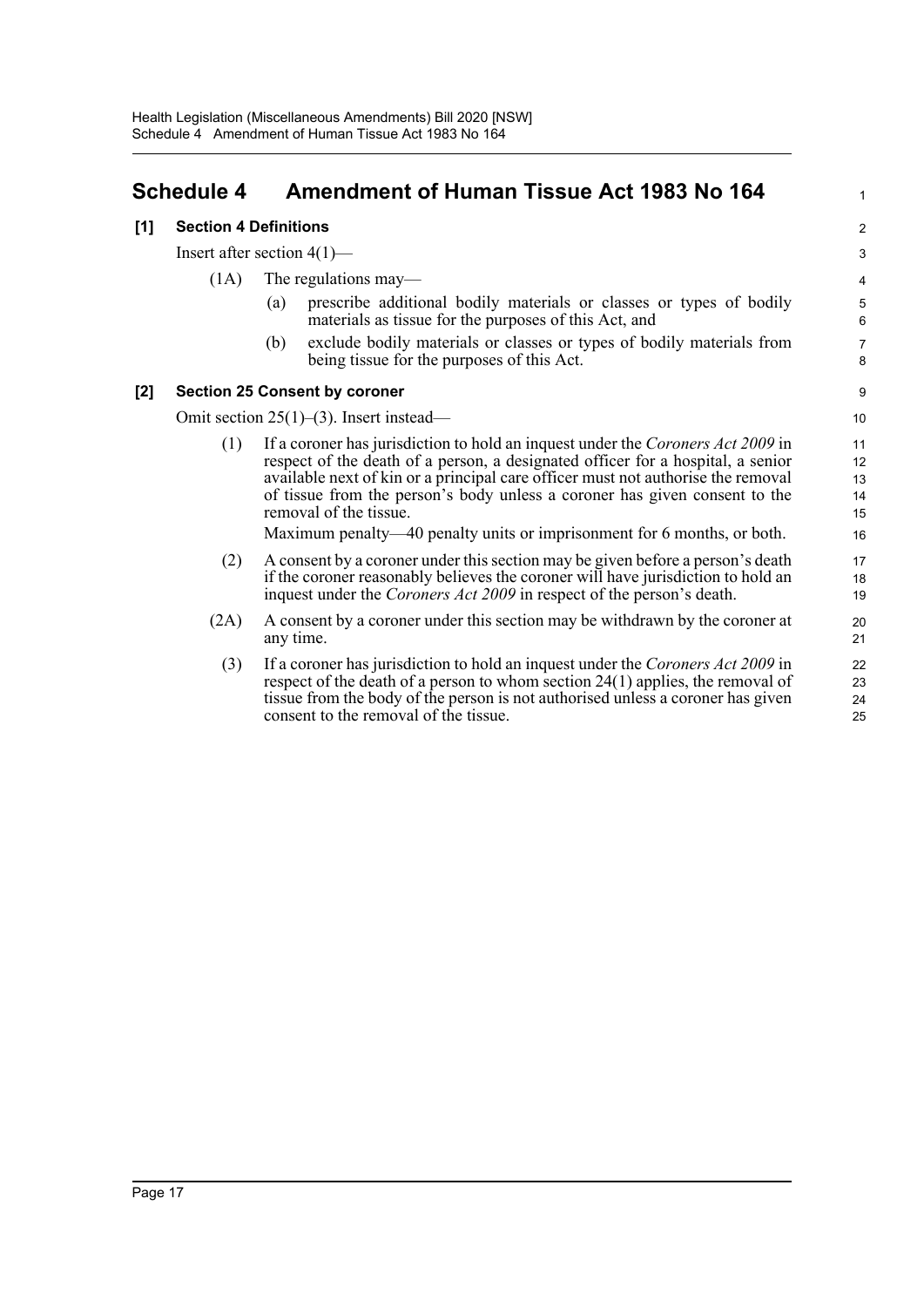## <span id="page-24-0"></span>**Schedule 5 Amendment of Private Health Facilities Act 2007 No 9**

#### **[1] Section 57A**

Insert after section 57—

#### **57A Duty to report certain criminal and disciplinary matters**

(1) A registered health practitioner who practises at a private health facility and is charged with having committed, or is convicted of, a serious sex or violence offence must, within 7 days of the charge being laid or the conviction, report that fact in writing to the licensee of the private health facility.

1  $\mathcal{L}$ 

3 4

40

- (2) A registered health practitioner who practises at a private health facility and is the subject of one of the following findings must report that fact to the licensee of the private health facility, and provide the licensee with a copy of the finding, within 7 days of receiving notice of the finding—
	- (a) a finding of unsatisfactory professional conduct or professional misconduct made under the *Health Practitioner Regulation National Law (NSW)*,
	- (b) a finding made under the law of another State or Territory that substantially corresponds to or is substantially the same as a finding referred to in paragraph (a).
- (3) A licensee may nominate the person occupying a specified position at the private health facility as the person to whom reports under this section are to be made and who is authorised to receive reports on behalf of the licensee.

#### (4) In this section—

*registered health practitioner* has the same meaning as in the *Health Practitioner Regulation National Law (NSW)*.

*serious sex or violence offence* means an offence involving sexual activity, sexual touching or a sexual act, physical violence or the threat of physical violence that—

- (a) if committed in New South Wales, is punishable by imprisonment for 12 months or more, or
- (b) if committed elsewhere than in New South Wales, would have been an offence punishable by imprisonment for 12 months or more if committed in New South Wales,

and includes an attempt to commit, or a conspiracy to commit, the offence.

#### **[2] Section 63 Proceedings for offences**

Omit "with summarily before the Local Court." from section 63(1). Insert instead—

with—

- (a) summarily before the Local Court, or
- (b) summarily before the Supreme Court in its summary jurisdiction.

#### **[3] Section 63(1A)**

Insert after section 63(1)— (1A) If proceedings are brought in the Local Court, the maximum monetary penalty that the Local Court may impose for the offence is 200 penalty units, despite a higher maximum monetary penalty being provided for the offence. 41 42 43 44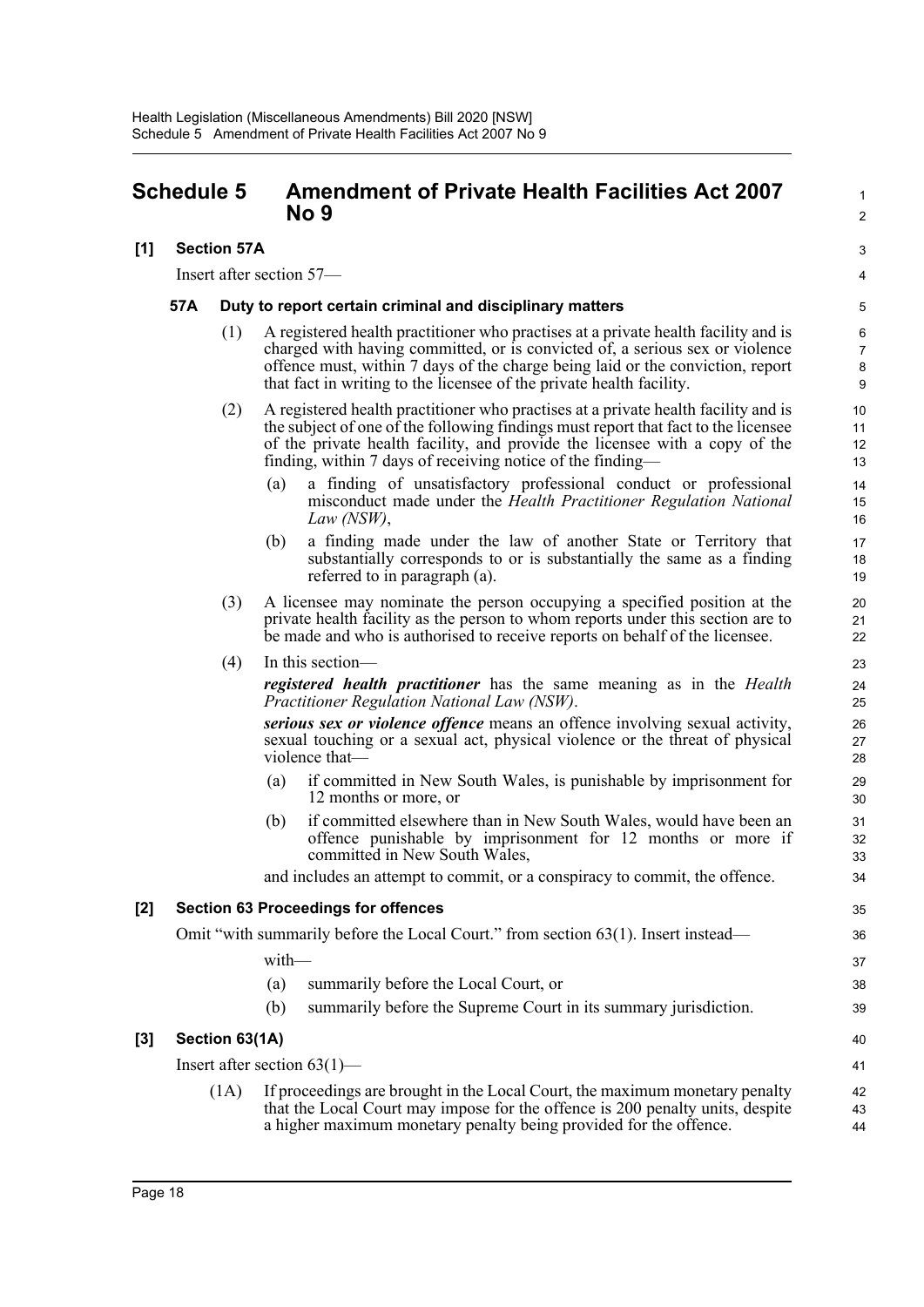<span id="page-25-0"></span>

|        | <b>Schedule 6</b>            |     | <b>Amendment of Public Health Act 2010 No 127</b>                                                                                                         | $\mathbf{1}$     |
|--------|------------------------------|-----|-----------------------------------------------------------------------------------------------------------------------------------------------------------|------------------|
| [1]    | <b>Section 5 Definitions</b> |     |                                                                                                                                                           | $\boldsymbol{2}$ |
|        |                              |     | Insert in alphabetical order in section $5(1)$ —                                                                                                          | $\sqrt{3}$       |
|        |                              |     | <i>relevant health organisation</i> has the same meaning as it has in the <i>Health</i><br>Care Complaints Act 1993.                                      | 4<br>5           |
| $[2]$  | Section 61, heading          |     |                                                                                                                                                           | 6                |
|        |                              |     | Insert "or testing" after "examination".                                                                                                                  | 7                |
| $[3]$  | Section 61(1)                |     |                                                                                                                                                           | 8                |
|        |                              |     | Omit the subsection. Insert instead—                                                                                                                      | 9                |
|        | (1)                          |     | This section applies if the Secretary-                                                                                                                    | 10               |
|        |                              | (a) | knows, or suspects on reasonable grounds, that a person has a Category<br>4 or 5 condition, and                                                           | 11<br>12         |
|        |                              | (b) | considers that the person may, on that account, be a risk to public health,<br>and                                                                        | 13<br>14         |
|        |                              | (c) | considers that the nature of the condition warrants medical examination<br>or testing relating to the condition.                                          | 15<br>16         |
| [4]    | Section 61(2)                |     |                                                                                                                                                           | 17               |
|        | Omit "and associated tests". |     |                                                                                                                                                           | 18               |
|        |                              |     | Insert instead "or test relating to the Category 4 or 5 condition".                                                                                       | 19               |
| [5]    | Section 61(3)                |     |                                                                                                                                                           | 20               |
|        |                              |     | Omit "and associated tests". Insert instead "or test".                                                                                                    | 21               |
| [6]    | Section 61(6)                |     |                                                                                                                                                           | 22               |
|        |                              |     | Omit "must, as soon as practicable, provide the Secretary with a report of the examination,<br>including the results of any associated tests".            | 23<br>24         |
|        |                              |     | Insert instead "or test must, as soon as practicable, provide the Secretary with a report of<br>the examination or the results of the test <sup>3</sup> . | 25<br>26         |
| $[7]$  | Part 7, Division 2, heading  |     |                                                                                                                                                           | 27               |
|        |                              |     | Omit "for which no registration is required".                                                                                                             | 28               |
|        | organisations".              |     | Insert instead "by non-registered health practitioners and relevant health                                                                                | 29<br>30         |
| [8]    | Section 100, heading         |     |                                                                                                                                                           | 31               |
|        |                              |     | Insert "and relevant health organisations" after "practitioners".                                                                                         | 32               |
| [9]    | Section 100(1)(c)            |     |                                                                                                                                                           | 33               |
|        |                              |     | Insert at the end of section $100(1)(b)$ —                                                                                                                | 34               |
|        |                              |     | , and                                                                                                                                                     | 35               |
|        |                              | (c) | relevant health organisations.                                                                                                                            | 36               |
| $[10]$ | Section 100, note            |     |                                                                                                                                                           | 37               |
|        |                              |     | Omit the note. Insert instead-                                                                                                                            | 38               |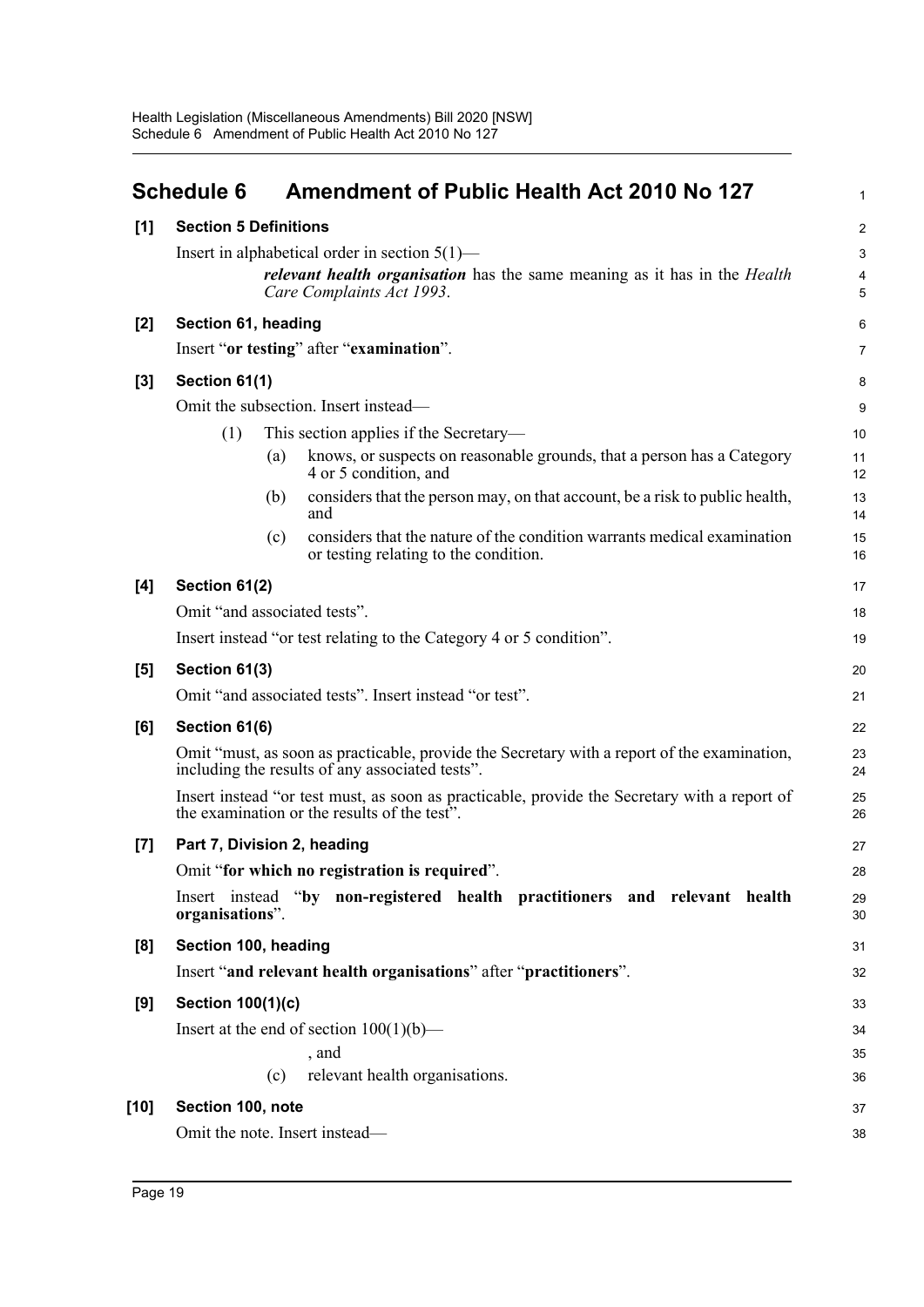|        |                                 |     | Note. Sections 41A and 45C of the Health Care Complaints Act 1993 permit the Health<br>Care Complaints Commission to make a prohibition order in relation to a health<br>practitioner or a relevant health organisation if the Commission finds that the health<br>practitioner or the relevant health organisation has breached a code of conduct and<br>poses a risk to the health of members of the public. The Commission is also able to<br>cause a public statement to be issued in those circumstances identifying and giving<br>warnings about the health practitioner or relevant health organisation. | $\frac{1}{2}$<br>$\ensuremath{\mathsf{3}}$<br>$\overline{\mathbf{4}}$<br>5<br>$\,6$<br>$\overline{7}$ |
|--------|---------------------------------|-----|-----------------------------------------------------------------------------------------------------------------------------------------------------------------------------------------------------------------------------------------------------------------------------------------------------------------------------------------------------------------------------------------------------------------------------------------------------------------------------------------------------------------------------------------------------------------------------------------------------------------|-------------------------------------------------------------------------------------------------------|
| $[11]$ | Part 7, Division 3, heading     |     |                                                                                                                                                                                                                                                                                                                                                                                                                                                                                                                                                                                                                 | 8                                                                                                     |
|        |                                 |     | Omit "health practitioners". Insert instead "persons".                                                                                                                                                                                                                                                                                                                                                                                                                                                                                                                                                          | $\boldsymbol{9}$                                                                                      |
| $[12]$ | <b>Section 101 Definitions</b>  |     |                                                                                                                                                                                                                                                                                                                                                                                                                                                                                                                                                                                                                 | 10                                                                                                    |
|        |                                 |     | Insert "or 45C" after "41A" in the definition of <i>prohibition order</i> in section 101(1).                                                                                                                                                                                                                                                                                                                                                                                                                                                                                                                    | 11                                                                                                    |
| $[13]$ |                                 |     | Section 101(1), definition of "prohibition order"                                                                                                                                                                                                                                                                                                                                                                                                                                                                                                                                                               | 12                                                                                                    |
|        |                                 |     | Insert "or 45B" after "41AA".                                                                                                                                                                                                                                                                                                                                                                                                                                                                                                                                                                                   | 13                                                                                                    |
| $[14]$ | <b>Section 101(3)</b>           |     |                                                                                                                                                                                                                                                                                                                                                                                                                                                                                                                                                                                                                 | 14                                                                                                    |
|        |                                 |     | Insert "or relevant health organisation" after "health practitioner" wherever occurring.                                                                                                                                                                                                                                                                                                                                                                                                                                                                                                                        | 15                                                                                                    |
| $[15]$ | to prohibition orders           |     | Section 102 Provision of health services by persons who are de-registered or subject                                                                                                                                                                                                                                                                                                                                                                                                                                                                                                                            | 16<br>17                                                                                              |
|        | Insert after section $102(2)$ — |     |                                                                                                                                                                                                                                                                                                                                                                                                                                                                                                                                                                                                                 | 18                                                                                                    |
|        | (2A)                            |     | Before providing a health service, a relevant health organisation subject to a<br>prohibition order must ensure the following persons are notified, in<br>accordance with the regulations, that the relevant health organisation is subject<br>to the order—                                                                                                                                                                                                                                                                                                                                                    | 19<br>20<br>21<br>22                                                                                  |
|        |                                 | (a) | the person to whom the relevant health organisation intends to provide<br>the health service,                                                                                                                                                                                                                                                                                                                                                                                                                                                                                                                   | 23<br>24                                                                                              |
|        |                                 | (b) | if the person is under 16 years of age or under guardianship—a parent<br>or guardian of the person.                                                                                                                                                                                                                                                                                                                                                                                                                                                                                                             | 25<br>26                                                                                              |
|        |                                 |     | Maximum penalty—                                                                                                                                                                                                                                                                                                                                                                                                                                                                                                                                                                                                | 27                                                                                                    |
|        |                                 | (a) | for an individual—100 penalty units, or imprisonment for 6 months, or<br>both, or                                                                                                                                                                                                                                                                                                                                                                                                                                                                                                                               | 28<br>29                                                                                              |
|        |                                 | (b) | for a corporation—500 penalty units.                                                                                                                                                                                                                                                                                                                                                                                                                                                                                                                                                                            | 30                                                                                                    |
|        | (2B)                            |     | A relevant health organisation subject to a prohibition order must—                                                                                                                                                                                                                                                                                                                                                                                                                                                                                                                                             | 31                                                                                                    |
|        |                                 | (a) | ensure that the employees of the relevant health organisation are<br>notified of the prohibition order and its terms, and                                                                                                                                                                                                                                                                                                                                                                                                                                                                                       | 32<br>33                                                                                              |
|        |                                 | (b) | take all reasonable steps to ensure that the employees of the relevant<br>health organisation comply with the prohibition order.                                                                                                                                                                                                                                                                                                                                                                                                                                                                                | 34<br>35                                                                                              |
|        |                                 |     | Maximum penalty-                                                                                                                                                                                                                                                                                                                                                                                                                                                                                                                                                                                                | 36                                                                                                    |
|        |                                 | (a) | for an individual— $100$ penalty units, or imprisonment for 6 months, or<br>both, or                                                                                                                                                                                                                                                                                                                                                                                                                                                                                                                            | 37<br>38                                                                                              |
|        |                                 | (b) | for a corporation—500 penalty units.                                                                                                                                                                                                                                                                                                                                                                                                                                                                                                                                                                            | 39                                                                                                    |
| $[16]$ | <b>Section 102(3)</b>           |     |                                                                                                                                                                                                                                                                                                                                                                                                                                                                                                                                                                                                                 | 40                                                                                                    |
|        |                                 |     | Omit the penalty provision. Insert instead—                                                                                                                                                                                                                                                                                                                                                                                                                                                                                                                                                                     | 41                                                                                                    |
|        |                                 |     | Maximum penalty—                                                                                                                                                                                                                                                                                                                                                                                                                                                                                                                                                                                                | 42                                                                                                    |
|        |                                 | (a) | for an individual—550 penalty units, or imprisonment for 3 years, or<br>both, or                                                                                                                                                                                                                                                                                                                                                                                                                                                                                                                                | 43<br>44                                                                                              |
|        |                                 |     |                                                                                                                                                                                                                                                                                                                                                                                                                                                                                                                                                                                                                 |                                                                                                       |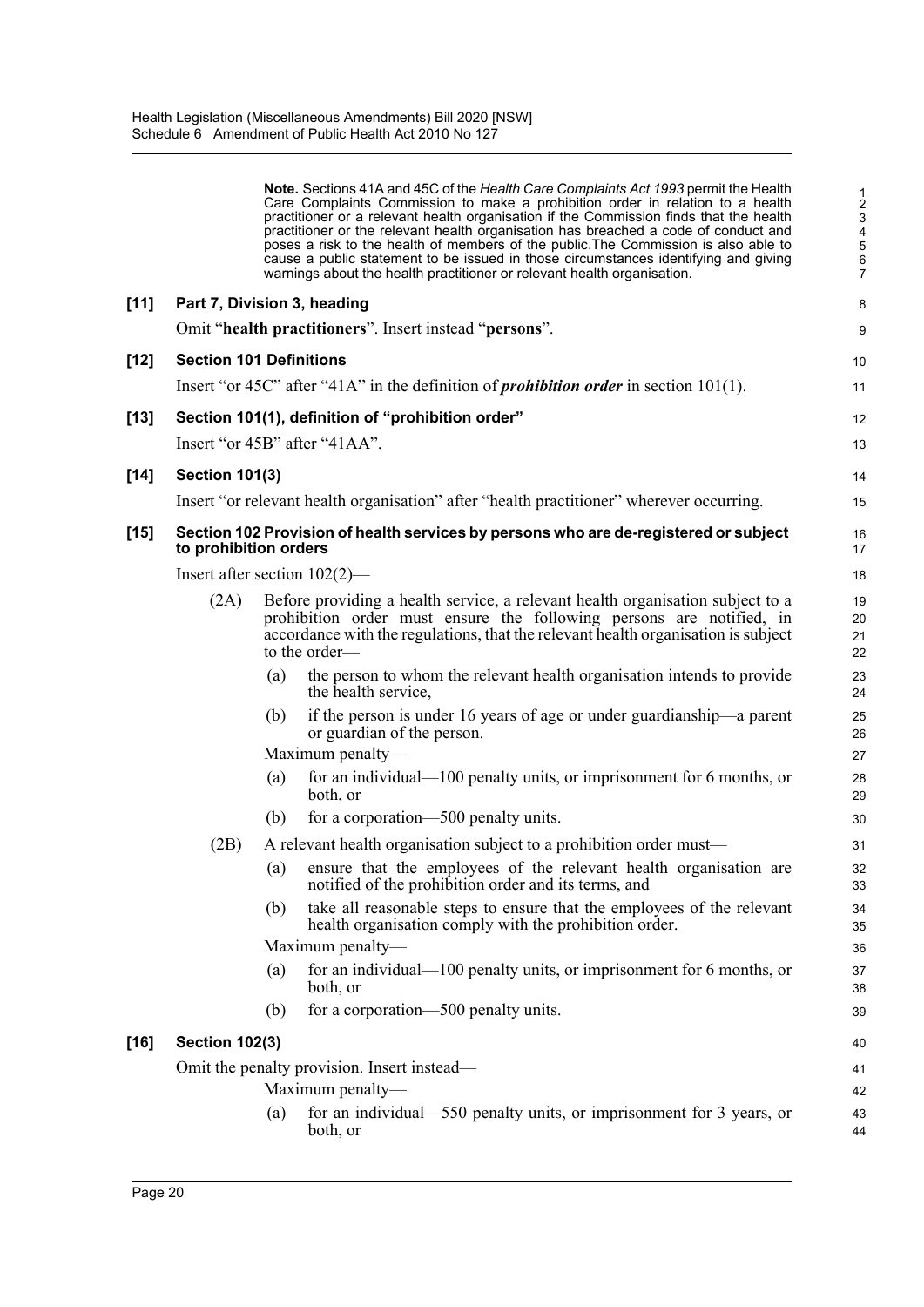|        |                                                                                                                                                                                     | (b) | for a corporation— $1,100$ penalty units.                                                                                                                                                                                    | 1              |  |
|--------|-------------------------------------------------------------------------------------------------------------------------------------------------------------------------------------|-----|------------------------------------------------------------------------------------------------------------------------------------------------------------------------------------------------------------------------------|----------------|--|
| $[17]$ | Section 103 Advertising of health services if person is de-registered or subject to a<br>prohibition order                                                                          |     |                                                                                                                                                                                                                              |                |  |
|        |                                                                                                                                                                                     |     | Omit "who is subject to a prohibition order unless the advertisement specifies that the health<br>practitioner" from section $103(2)$ .                                                                                      | 4<br>5         |  |
|        | Insert instead "or relevant health organisation subject to a prohibition order unless the<br>advertisement specifies that the health practitioner or relevant health organisation". |     |                                                                                                                                                                                                                              |                |  |
| $[18]$ | <b>Section 103(3)</b>                                                                                                                                                               |     |                                                                                                                                                                                                                              | 8              |  |
|        |                                                                                                                                                                                     |     | Omit the subsection. Insert instead—                                                                                                                                                                                         | 9              |  |
|        | (3)                                                                                                                                                                                 |     | A person is not guilty of an offence under this section if the person did not<br>know, and could not reasonably have known, that—                                                                                            | 10<br>11       |  |
|        |                                                                                                                                                                                     | (a) | the health practitioner had been de-registered or was subject to a<br>prohibition order, or                                                                                                                                  | 12<br>13       |  |
|        |                                                                                                                                                                                     | (b) | the relevant health organisation was subject to a prohibition order.                                                                                                                                                         | 14             |  |
| $[19]$ | <b>Section 117 Proceedings for offences</b>                                                                                                                                         |     |                                                                                                                                                                                                                              |                |  |
|        | Omit "Proceedings" from section 117(1).                                                                                                                                             |     |                                                                                                                                                                                                                              |                |  |
|        | Insert instead "Subject to this section, proceedings".                                                                                                                              |     |                                                                                                                                                                                                                              |                |  |
| $[20]$ | Section 117(3A) and (3B)                                                                                                                                                            |     |                                                                                                                                                                                                                              |                |  |
|        | Insert after section $117(3)$ —                                                                                                                                                     |     |                                                                                                                                                                                                                              |                |  |
|        | (3A)                                                                                                                                                                                |     | An offence under section $102(3)$ may be prosecuted on indictment.                                                                                                                                                           | 20             |  |
|        | (3B)                                                                                                                                                                                |     | Chapter 5 of the Criminal Procedure Act 1986, which relates to the summary<br>disposal of certain indictable offences unless an election is made to proceed on<br>indictment, applies to an offence under section $102(3)$ . | 21<br>22<br>23 |  |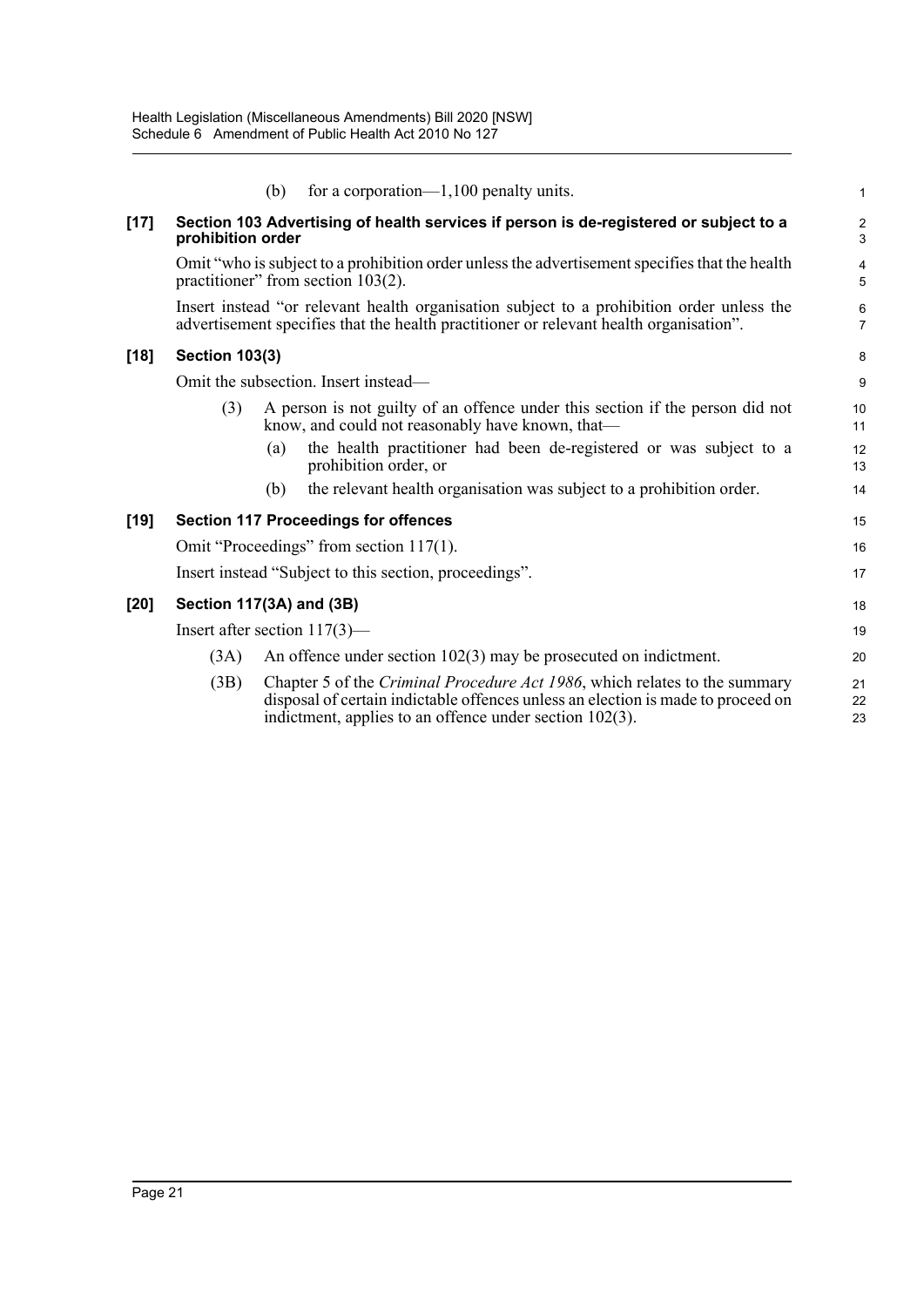<span id="page-28-0"></span>

|     | <b>Schedule 7</b>                                                             |                              |          | <b>Amendment of Public Health (Tobacco) Act 2008</b><br><b>No 94</b>                                                                                                                                                                                                                                                                                                                                  | $\mathbf{1}$<br>$\overline{2}$ |  |
|-----|-------------------------------------------------------------------------------|------------------------------|----------|-------------------------------------------------------------------------------------------------------------------------------------------------------------------------------------------------------------------------------------------------------------------------------------------------------------------------------------------------------------------------------------------------------|--------------------------------|--|
| [1] |                                                                               | <b>Section 4 Definitions</b> |          |                                                                                                                                                                                                                                                                                                                                                                                                       | 3                              |  |
|     |                                                                               |                              |          | Insert before paragraph (a) of the definition of <b><i>e-cigarette</i></b> in section $4(1)$ —                                                                                                                                                                                                                                                                                                        | 4                              |  |
|     |                                                                               |                              | (a1)     | e-cigarette liquid, or                                                                                                                                                                                                                                                                                                                                                                                | 5                              |  |
| [2] |                                                                               |                              |          | Section 4(1), definition of "e-cigarette accessory"                                                                                                                                                                                                                                                                                                                                                   | 6                              |  |
|     |                                                                               | paragraph (a).               |          | Omit "a liquid, aerosol, gas, vapour or other substance for use in an e-cigarette" from                                                                                                                                                                                                                                                                                                               | $\overline{7}$<br>8            |  |
|     |                                                                               |                              |          | Insert instead "e-cigarette liquid".                                                                                                                                                                                                                                                                                                                                                                  | 9                              |  |
| [3] |                                                                               | Section 4(1)                 |          |                                                                                                                                                                                                                                                                                                                                                                                                       | 10                             |  |
|     |                                                                               |                              |          | Insert in alphabetical order—                                                                                                                                                                                                                                                                                                                                                                         | 11                             |  |
|     |                                                                               |                              |          | e-cigarette liquid means a liquid, aerosol, gas, vapour or other substance<br>which, if inserted or otherwise placed in a device, generates or is released as<br>an aerosol or vapour for inhalation by a user of the device in a manner that<br>replicates, or produces an experience similar to, the inhalation of smoke from<br>an ignited tobacco product or ignited non-tobacco smoking product. | 12<br>13<br>14<br>15<br>16     |  |
| [4] |                                                                               | Sections $6(4)$ and $7(4)$   |          |                                                                                                                                                                                                                                                                                                                                                                                                       | 17                             |  |
|     | Insert "that exceeds the amount" after "tobacco product" wherever occurring.  |                              |          |                                                                                                                                                                                                                                                                                                                                                                                                       |                                |  |
| [5] | Section 21 Smokeless tobacco, confectionery and toys                          |                              |          |                                                                                                                                                                                                                                                                                                                                                                                                       |                                |  |
|     | Insert after section $21(1)$ —                                                |                              |          |                                                                                                                                                                                                                                                                                                                                                                                                       |                                |  |
|     | (1A)                                                                          |                              | sale if- | For the purposes of subsection $(1)$ , a quantity of tobacco product that exceeds<br>the amount prescribed by the regulations is presumed to be for the purposes of                                                                                                                                                                                                                                   | 21<br>22<br>23                 |  |
|     |                                                                               |                              | (a)      | it is on premises where tobacco products are being sold, and                                                                                                                                                                                                                                                                                                                                          | 24                             |  |
|     |                                                                               |                              | (b)      | it is a tobacco product designed for consumption otherwise than by<br>smoking.                                                                                                                                                                                                                                                                                                                        | 25<br>26                       |  |
|     |                                                                               | (1B)                         |          | The presumption referred to in subsection $(1A)$ is rebuttable.                                                                                                                                                                                                                                                                                                                                       | 27                             |  |
| [6] | <b>Section 21A</b>                                                            |                              |          |                                                                                                                                                                                                                                                                                                                                                                                                       | 28                             |  |
|     | Insert after section $21-$                                                    |                              |          |                                                                                                                                                                                                                                                                                                                                                                                                       | 29                             |  |
|     | 21A<br>Powers of inspector to seize and dispose of smokeless tobacco products |                              |          |                                                                                                                                                                                                                                                                                                                                                                                                       |                                |  |
|     |                                                                               | (1)                          |          | An inspector may seize a tobacco product that the inspector reasonably<br>believes is for sale in contravention of section $21(1)$ if—                                                                                                                                                                                                                                                                | 31<br>32                       |  |
|     |                                                                               |                              | (a)      | it is on premises where tobacco products are being sold, and                                                                                                                                                                                                                                                                                                                                          | 33                             |  |
|     |                                                                               |                              | (b)      | the quantity of tobacco product exceeds the amount prescribed by the<br>regulations for the purposes of section $21(1)$ .                                                                                                                                                                                                                                                                             | 34<br>35                       |  |
|     |                                                                               | (2)                          |          | A tobacco product seized under this section may, at the option of the inspector<br>who made the seizure or of an inspector acting in place of that inspector, be<br>detained in the place, vehicle or vessel where it was found or be removed to<br>another place and detained there.                                                                                                                 | 36<br>37<br>38<br>39           |  |
|     |                                                                               | (3)                          |          | If the tobacco product is to be detained in the place, vehicle or vessel where it<br>was found, the inspector may—                                                                                                                                                                                                                                                                                    | 40<br>41                       |  |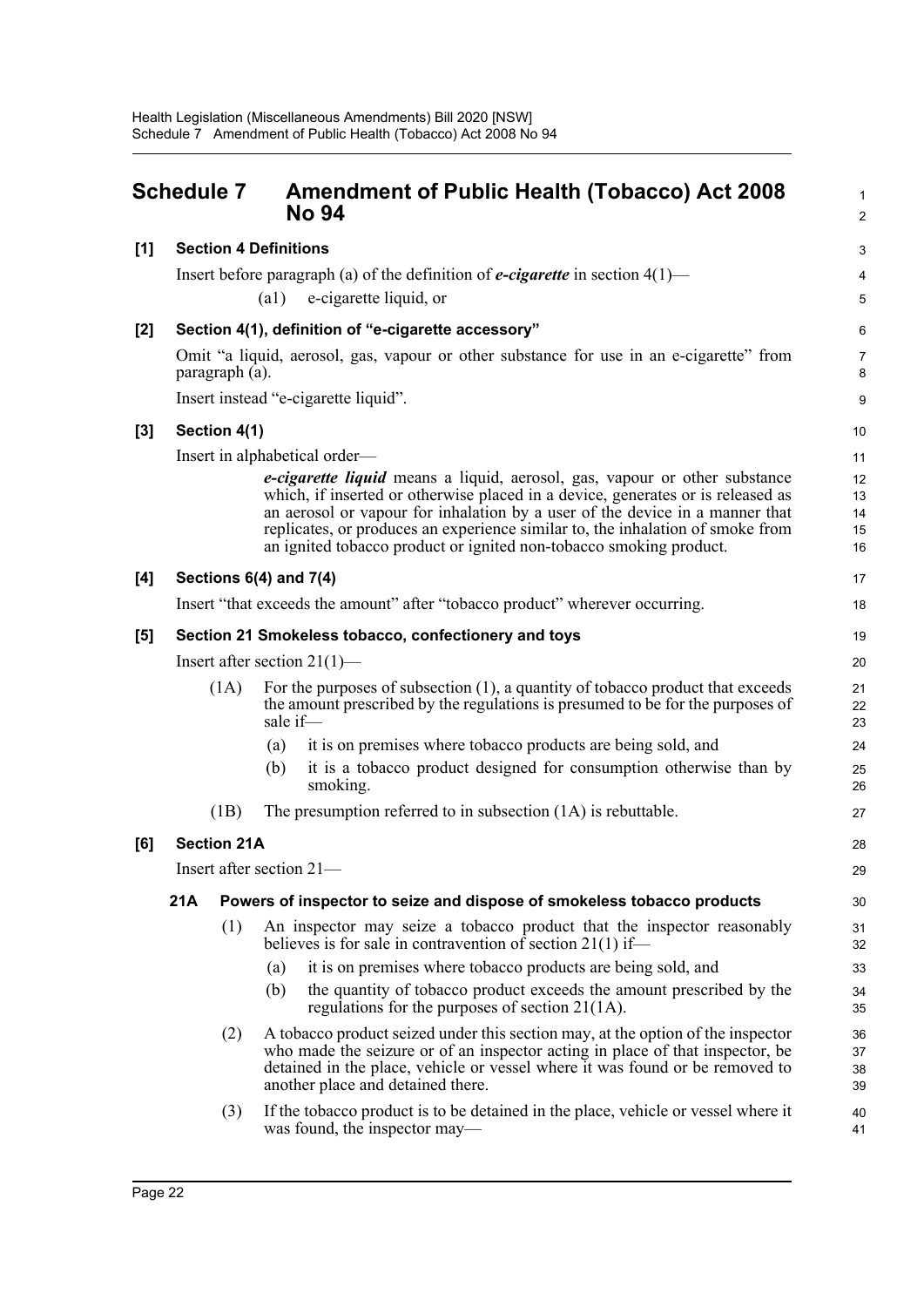(a) place it in a room, compartment or cabinet in that place, vehicle or vessel, and

- (b) mark, fasten and seal the door or opening providing access to that room, compartment or cabinet.
- (4) A person must not retake or attempt to retake a tobacco product seized under this section or resist or attempt to prevent a seizure. Maximum penalty—
	- (a) for an individual, 500 penalty units for a first offence or 1,000 penalty units for a second or subsequent offence, or
	- (b) for a corporation,  $1,000$  penalty units for a first offence or  $2,000$  penalty units for a second or subsequent offence.
- (5) The seizure of tobacco products under this section does not subject the State, the Minister, the Secretary, an inspector or another person to any action, liability, claim or demand.
- (6) Tobacco products seized under this section must be returned to the person from whom they were seized, or to another person who appears to the inspector to be entitled to them, if—
	- (a) the person from whom they were seized makes an application to the Secretary within 28 days after seizure to have the tobacco products returned, and
	- (b) the Secretary is satisfied that the tobacco products were, at the time they were seized, for personal use and not in the person's possession, custody or control for the purposes of sale.
- (7) An inspector is required to dispose of tobacco products seized under this section in a manner that the inspector considers appropriate if—
	- (a) the person from whom they were seized makes an application to the Secretary within 28 days after seizure to have the tobacco products returned and the Secretary is satisfied that the tobacco products were, at the time they were seized, not for personal use but in the person's possession, custody or control for the purposes of sale, or
	- (b) the person from whom the tobacco products were seized does not make an application under subsection (6).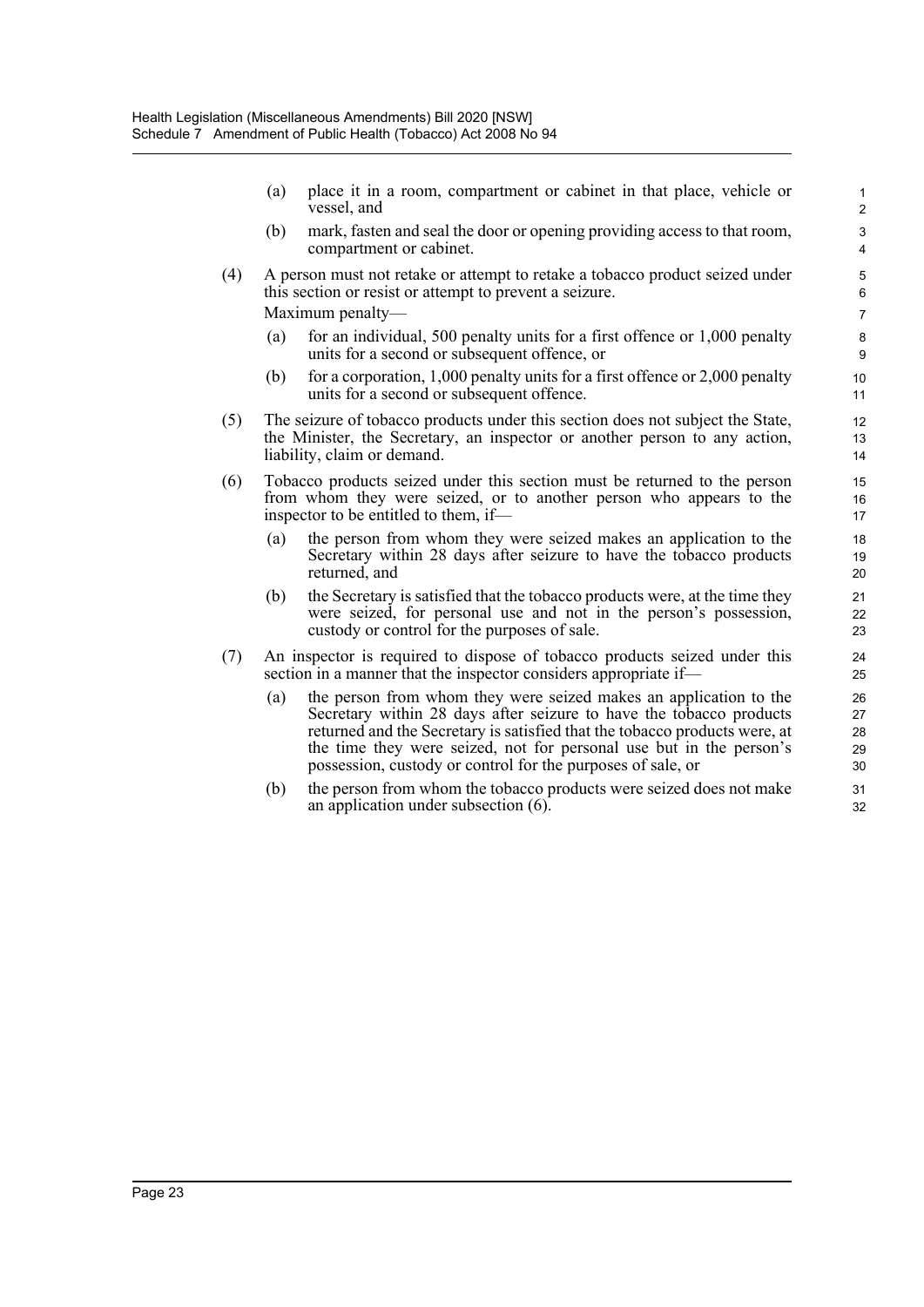## <span id="page-30-0"></span>**Schedule 8 Amendment of Saint Vincent's Hospital Act 1912 No 5**

#### **[1] Section 2**

Omit the section. Insert instead—

#### **2 Trustees**

| (1) | For the purposes of this Act the persons referred to in subsection $(2)$ are the |
|-----|----------------------------------------------------------------------------------|
|     | trustees of all land belonging to or used in connection with St Vincent's        |
|     | Hospital, Darlinghurst or acquired to be used in connection with the hospital.   |

- (2) The trustees are as follows—
	- (a) the chair of St. Vincent's Hospital Sydney Limited (ACN 054 038 872),
	- (b) the chief executive officer of St Vincent's Health Australia Ltd (ACN 073 503 536),

1  $\overline{2}$ 

3 4

- (c) the company secretary of St Vincent's Health Australia Ltd (ACN 073 503 536),
- (d) if an office referred to in paragraphs  $(a)$ –(c) ceases to exist—the holder of an office prescribed by the regulations.
- (3) The trustees may delegate the exercise or performance of a power, authority or duty imposed or conferred on them under this Act, other than this power of delegation, to—
	- (a) a member of staff of the hospital, or
	- (b) a person or body, or a class of persons or bodies, prescribed by the regulations.

#### **[2] Section 6 Power to lease land**

Omit "trustees:" from section 6(1).

Insert instead "trustees for a term not exceeding 40 years."

#### **[3] Section 6(1)(a) and (b)**

Omit the paragraphs.

#### **[4] Section 6(4)**

Omit the subsection. Insert instead—

- (4) The trustees are not required to obtain a fair market rental for a lease under subsection  $(1)$  to-
	- (a) a public or local authority constituted by or under an Act, or
	- (b) a university established or recognised under an Act of this State or another State or Territory or the Commonwealth, or
	- (c) a registered entity within the meaning of the *Australian Charities and Not-for-profits Commission Act 2012* of the Commonwealth.